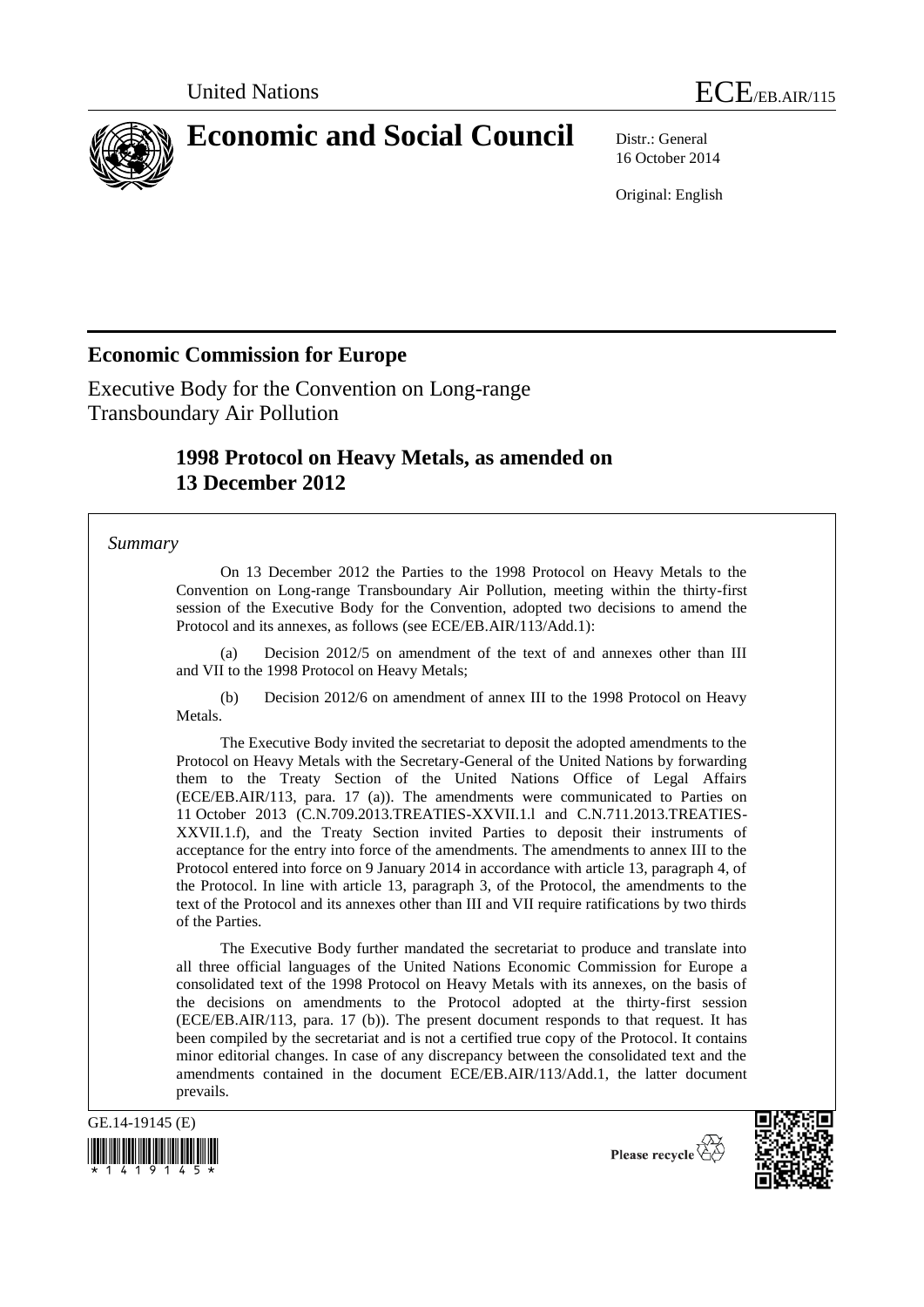#### **ECE/EB.AIR/115**

## Contents

|         |                                                                                               | Page |
|---------|-----------------------------------------------------------------------------------------------|------|
|         |                                                                                               | 3    |
| Annexes |                                                                                               |      |
| L.      | Heavy metals referred to in article 3, paragraph 1, and the reference year for the obligation | 15   |
| П.      |                                                                                               | 16   |
| Ш.      | Best available techniques for controlling emissions of heavy metals and their compounds       | 17   |
| IV.     | Timescales for the application of limit values and best available techniques to new and       | 19   |
| V.      |                                                                                               | 20   |
| VI.     |                                                                                               | 27   |
| VII.    |                                                                                               | 28   |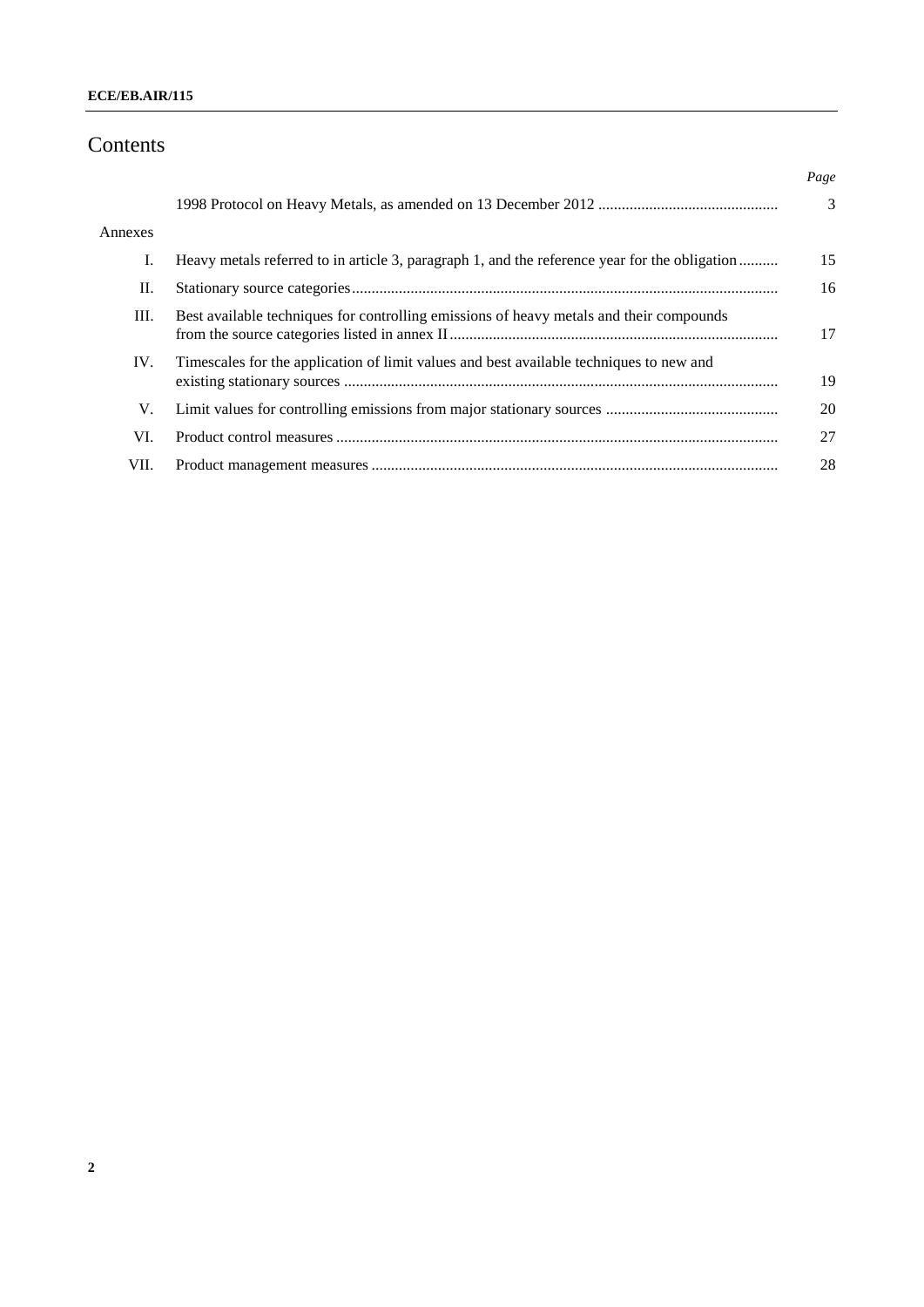*The Parties*,

*Determined* to implement the Convention on Long-range Transboundary Air Pollution,

*Concerned* that emissions of certain heavy metals are transported across national boundaries and may cause damage to ecosystems of environmental and economic importance and may have harmful effects on human health,

*Considering* that combustion and industrial processes are the predominant anthropogenic sources of emissions of heavy metals into the atmosphere,

*Acknowledging* that heavy metals are natural constituents of the Earth's crust and that many heavy metals in certain forms and appropriate concentrations are essential to life,

*Taking into consideration* existing scientific and technical data on the emissions, geochemical processes, atmospheric transport and effects on human health and the environment of heavy metals, as well as on abatement techniques and costs,

*Aware* that techniques and management practices are available to reduce air pollution caused by the emissions of heavy metals,

*Recognizing* that countries in the region of the United Nations Economic Commission for Europe (ECE) have different economic conditions, and that in certain countries the economies are in transition,

*Resolved* to take measures to anticipate, prevent or minimize emissions of certain heavy metals and their related compounds, taking into account the application of the precautionary approach, as set forth in principle 15 of the Rio Declaration on Environment and Development,

*Reaffirming* that States have, in accordance with the Charter of the United Nations and the principles of international law, the sovereign right to exploit their own resources pursuant to their own environmental and development policies, and the responsibility to ensure that activities within their jurisdiction or control do not cause damage to the environment of other States or of areas beyond the limits of national jurisdiction,

*Mindful* that measures to control emissions of heavy metals would also contribute to the protection of the environment and human health in areas outside the ECE region, including the Arctic and international waters,

*Noting* that abating the emissions of specific heavy metals may provide additional benefits for the abatement of emissions of other pollutants,

*Aware* that further and more effective action to control and reduce emissions of certain heavy metals may be needed and that, for example, effects-based studies may provide a basis for further action,

*Noting* the important contribution of the private and non-governmental sectors to knowledge of the effects associated with heavy metals, available alternatives and abatement techniques, and their role in assisting in the reduction of emissions of heavy metals,

*Bearing in mind* the activities related to the control of heavy metals at the national level and in international forums,

*Have agreed* as follows: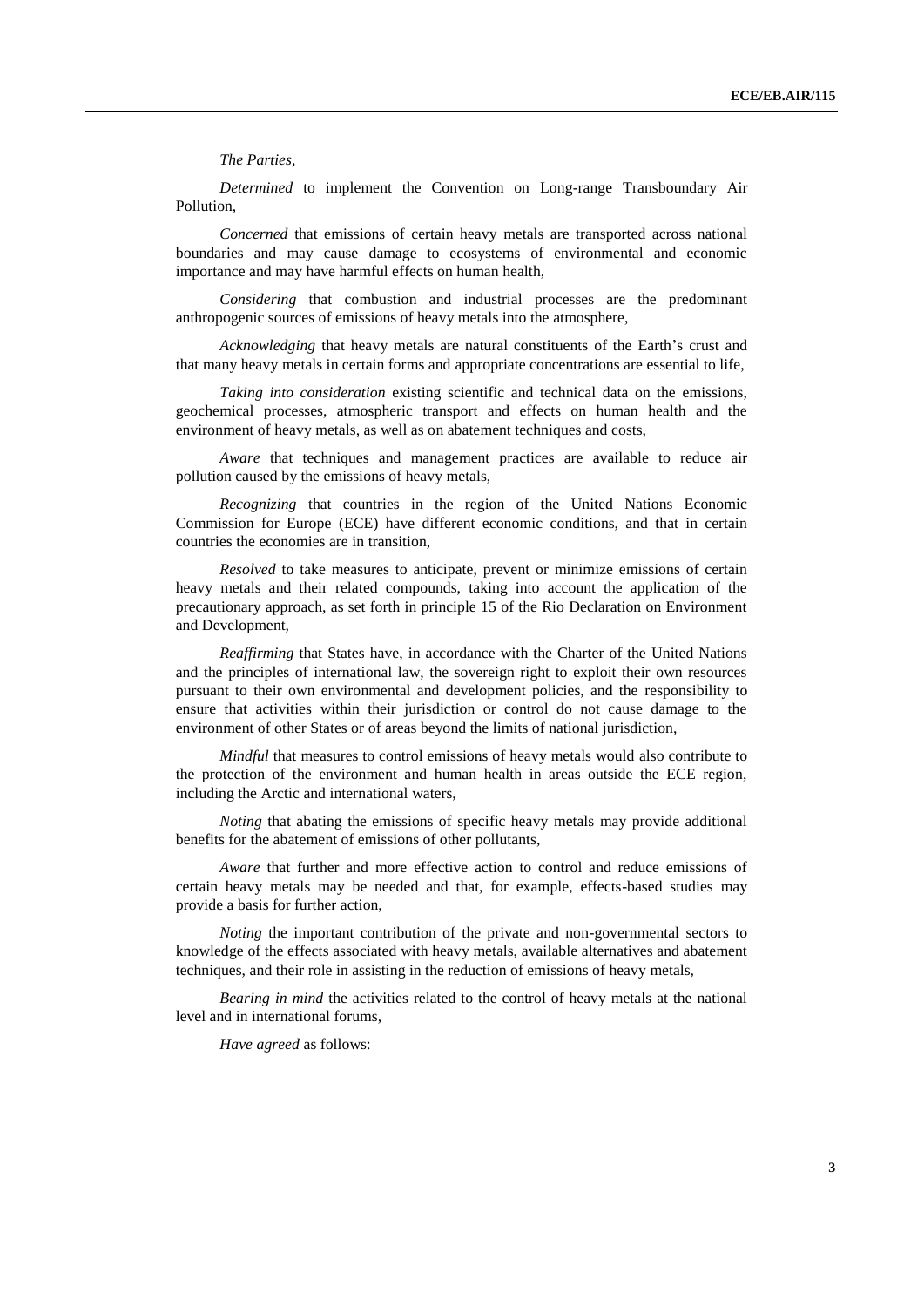### **Article 1 Definitions**

For the purposes of the present Protocol,

1. "Convention" means the Convention on Long-range Transboundary Air Pollution, adopted in Geneva on 13 November 1979;

2. "EMEP" means the Cooperative Programme for Monitoring and Evaluation of Long-range Transmission of Air Pollutants in Europe;

3. "Executive Body" means the Executive Body for the Convention constituted under article 10, paragraph 1, of the Convention;

4. "Commission" means the United Nations Economic Commission for Europe;

5. "Parties" means, unless the context otherwise requires, the Parties to the present Protocol;

6. "Geographical scope of EMEP" means the area defined in article 1, paragraph 4, of the Protocol to the 1979 Convention on Long-range Transboundary Air Pollution on Longterm Financing of the Cooperative Programme for Monitoring and Evaluation of the Longrange Transmission of Air Pollutants in Europe (EMEP), adopted in Geneva on 28 September 1984;

7. "Heavy metals" means those metals or, in some cases, metalloids which are stable and have a density greater than  $4.5 \text{ g/cm}^3$  and their compounds;

8. "Emission" means a release from a point or diffuse source into the atmosphere;

9. "Stationary source" means any fixed building, structure, facility, installation, or equipment that emits or may emit a heavy metal listed in annex I directly or indirectly into the atmosphere;

10. "New stationary source" means any stationary source of which the construction or substantial modification is commenced after the expiry of two years from the date of entry into force for a Party of the present Protocol. A Party may decide not to treat as a new stationary source any stationary source for which approval has already been given by the appropriate competent national authority at the time of entry into force of the Protocol for that Party and provided that the construction or substantial modification is commenced within five years of that date. It shall be a matter for the competent national authorities to decide whether a modification is substantial or not, taking into account such factors as the environmental benefits of the modification.

11. "Major stationary source category" means any stationary source category that is listed in [annex II](file://UNECE-DATA/DATA/GROUPS/EHLM/APT/WGSR/WGSR%20sessions/WGSR50_2012/DOCUMENTS/WGSR50friday/UNECE-DATADATAGROUPSEnhsWEB%20PAGESenvlrtapprotocol98hm_aannex2.htm) and that contributes at least 1 per cent to a Party's total emissions from stationary sources of a heavy metal listed in [annex I](file://UNECE-DATA/DATA/GROUPS/EHLM/APT/WGSR/WGSR%20sessions/WGSR50_2012/DOCUMENTS/WGSR50friday/UNECE-DATADATAGROUPSEnhsWEB%20PAGESenvlrtapprotocol98hm_aannex1.htm) for the reference year specified in accordance with [annex I.](file://UNECE-DATA/DATA/GROUPS/EHLM/APT/WGSR/WGSR%20sessions/WGSR50_2012/DOCUMENTS/WGSR50friday/UNECE-DATADATAGROUPSEnhsWEB%20PAGESenvlrtapprotocol98hm_aannex1.htm)

12. The terms "this Protocol", "the Protocol" and "the present Protocol" mean the 1998 Protocol on Heavy Metals, as amended from time to time.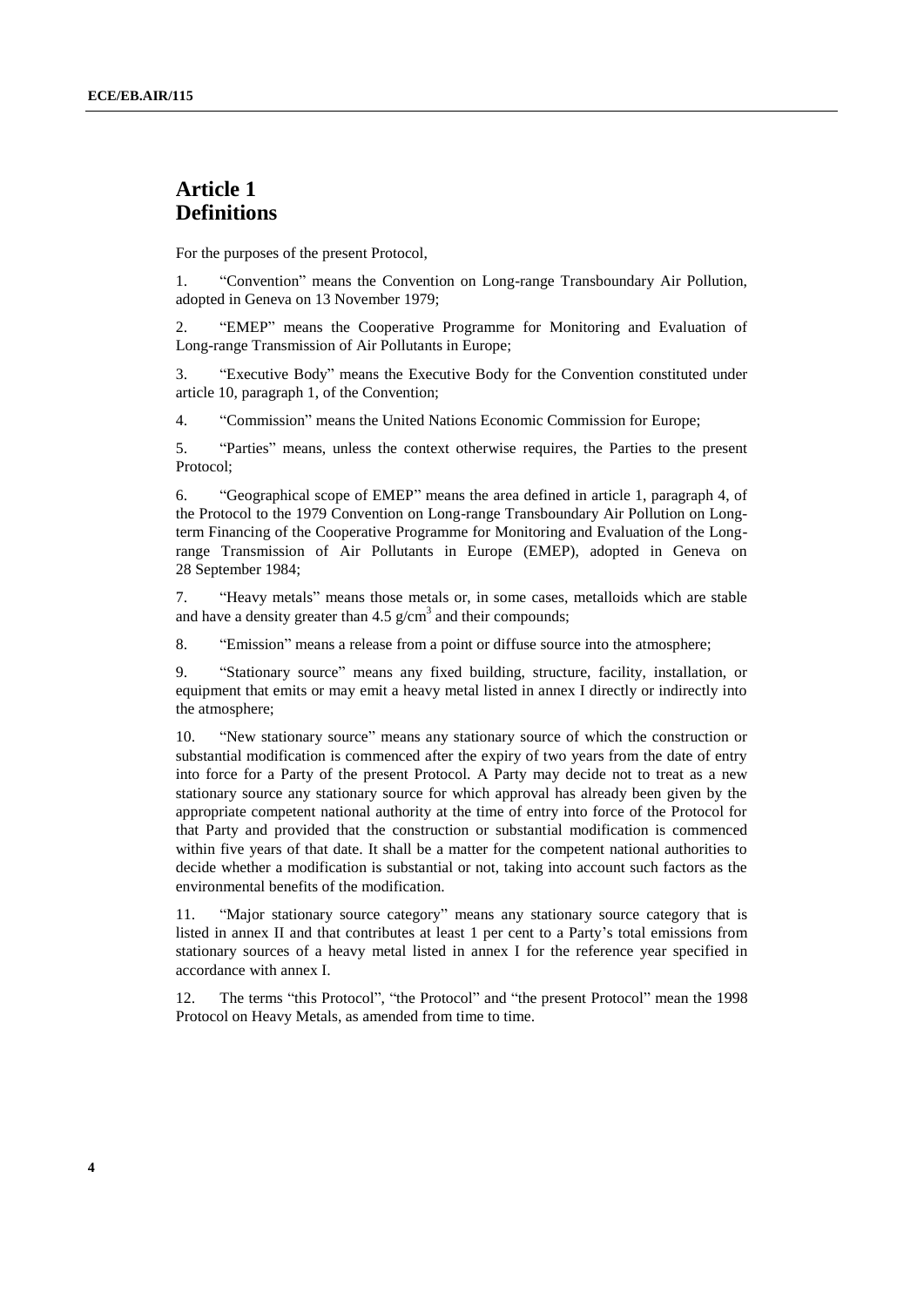## **Article 2 Objective**

The objective of the present Protocol is to control emissions of heavy metals caused by anthropogenic activities that are subject to long-range transboundary atmospheric transport and are likely to have significant adverse effects on human health or the environment, in accordance with the provisions of the following articles.

## **Article 3 Basic obligations**

Each Party shall reduce its total annual emissions into the atmosphere of each of the heavy metals listed in annex I from the level of the emission in the reference year set in accordance with that annex by taking effective measures, appropriate to its particular circumstances.

2. Subject to paragraphs 2 bis and 2 ter, each Party shall, no later than the timescales specified in annex IV, apply:

(a) The best available techniques, taking into consideration annex III, to each new stationary source within a major stationary source category for which guidance adopted by the Parties at a session of the Executive Body identifies best available techniques;

(b) The limit values specified in [annex V](file://UNECE-DATA/DATA/GROUPS/EHLM/APT/WGSR/WGSR%20sessions/WGSR50_2012/DOCUMENTS/WGSR50friday/UNECE-DATADATAGROUPSEnhsWEB%20PAGESenvlrtapprotocol98hm_aannex5.htm) to each new stationary source within a major stationary source category. A Party may, as an alternative, apply different emission reduction strategies that achieve equivalent overall emission levels;

(c) The best available techniques, taking into consideration [annex III,](file://UNECE-DATA/DATA/GROUPS/EHLM/APT/WGSR/WGSR%20sessions/WGSR50_2012/DOCUMENTS/WGSR50friday/UNECE-DATADATAGROUPSEnhsWEB%20PAGESenvlrtapprotocol98hm_aannex3.htm) to each existing stationary source within a major stationary source category for which guidance adopted by the Parties at a session of the Executive Body identifies best available techniques. A Party may, as an alternative, apply different emission reduction strategies that achieve equivalent overall emission reductions;

(d) The limit values specified in [annex V](file://UNECE-DATA/DATA/GROUPS/EHLM/APT/WGSR/WGSR%20sessions/WGSR50_2012/DOCUMENTS/WGSR50friday/UNECE-DATADATAGROUPSEnhsWEB%20PAGESenvlrtapprotocol98hm_aannex5.htm) to each existing stationary source within a major stationary source category, insofar as this is technically and economically feasible. A Party may, as an alternative, apply different emission reduction strategies that achieve equivalent overall emission reductions.

2 bis. A Party that was already a Party to the present Protocol prior to the entry into force of an amendment that introduces new source categories may apply the limit values applicable to an "existing stationary source" to any source in such a new category the construction or substantial modification of which is commenced before the expiry of two years from the date of entry into force of that amendment for that Party, unless and until that source later undergoes substantial modification.

2 ter. A Party that was already a Party to the present Protocol prior to the entry into force of an amendment that introduces new limit values applicable to a "new stationary source" may continue to apply the previously applicable limit values to any source the construction or substantial modification of which is commenced before the expiry of two years from the date of entry into force of that amendment for that Party, unless and until that source later undergoes substantial modification.

3. Each Party shall apply product control measures in accordance with the conditions and timescales specified in [annex VI.](file://UNECE-DATA/DATA/GROUPS/EHLM/APT/WGSR/WGSR%20sessions/WGSR50_2012/DOCUMENTS/WGSR50friday/UNECE-DATADATAGROUPSEnhsWEB%20PAGESenvlrtapprotocol98hm_aannex6.htm)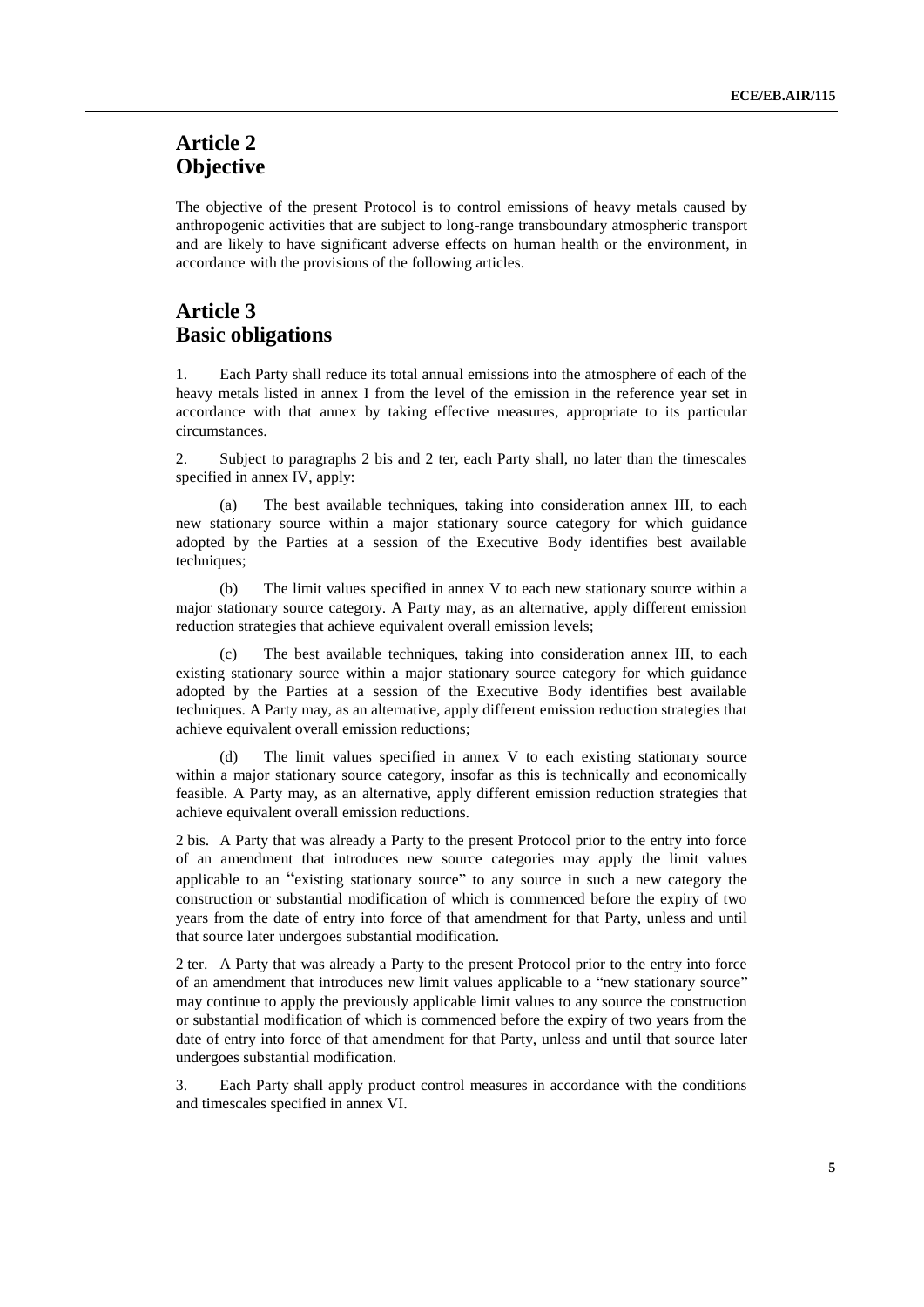4. Each Party should consider applying additional product management measures, taking into consideration [annex VII.](file://UNECE-DATA/DATA/GROUPS/EHLM/APT/WGSR/WGSR%20sessions/WGSR50_2012/DOCUMENTS/WGSR50friday/UNECE-DATADATAGROUPSEnhsWEB%20PAGESenvlrtapprotocol98hm_aannex7.htm)

5. Each Party shall develop and maintain emission inventories for the heavy metals listed in annex I. Parties within the geographical scope of EMEP shall use the methodologies specified in guidelines prepared by the Steering Body of EMEP and adopted by the Parties at a session of the Executive Body. Parties in areas outside the geographical scope of EMEP shall use as guidance the methodologies developed through the workplan of the Executive Body.

6. A Party that, after applying paragraphs 2 and 3 above, cannot achieve the requirements of paragraph 1 above for a heavy metal listed in [annex I,](file://UNECE-DATA/DATA/GROUPS/EHLM/APT/WGSR/WGSR%20sessions/WGSR50_2012/DOCUMENTS/WGSR50friday/UNECE-DATADATAGROUPSEnhsWEB%20PAGESenvlrtapprotocol98hm_aannex1.htm) shall be exempted from its obligations in paragraph 1 above for that heavy metal.

7. Any Party whose total land area is greater than  $6,000,000 \text{ km}^2$  shall be exempted from its obligations in paragraphs 2 (b), (c), and (d) above, if it can demonstrate that, no later than eight years after the date of entry into force of the present Protocol, it will have reduced its total annual emissions of each of the heavy metals listed in [annex I](file://UNECE-DATA/DATA/GROUPS/EHLM/APT/WGSR/WGSR%20sessions/WGSR50_2012/DOCUMENTS/WGSR50friday/UNECE-DATADATAGROUPSEnhsWEB%20PAGESenvlrtapprotocol98hm_aannex1.htm) from the source categories specified in [annex II](file://UNECE-DATA/DATA/GROUPS/EHLM/APT/WGSR/WGSR%20sessions/WGSR50_2012/DOCUMENTS/WGSR50friday/UNECE-DATADATAGROUPSEnhsWEB%20PAGESenvlrtapprotocol98hm_aannex2.htm) by at least 50 per cent from the level of emissions from these categories in the reference year specified in accordance with [annex I.](file://UNECE-DATA/DATA/GROUPS/EHLM/APT/WGSR/WGSR%20sessions/WGSR50_2012/DOCUMENTS/WGSR50friday/UNECE-DATADATAGROUPSEnhsWEB%20PAGESenvlrtapprotocol98hm_aannex1.htm) A Party that intends to act in accordance with this paragraph shall so specify upon signature of, or accession to, the present Protocol.

8. Each Party should actively participate in programmes under the Convention on the effects of air pollution on human health and the environment and programmes on atmospheric monitoring and modelling.

### **Article 3 bis Flexible transitional arrangements**

1. Notwithstanding article 3, paragraphs 2 (c) and 2 (d), a Party to the Convention that becomes a Party to the present Protocol between 1 January 2014 and 31 December 2019 may apply flexible transitional arrangements for the implementation of best available techniques and limit values to existing stationary sources in specific stationary source categories under the conditions specified in this article.

2. Any Party electing to apply the flexible transitional arrangements under this article shall indicate in its instrument of ratification, acceptance, approval or accession to the present Protocol the following:

(a) The specific stationary source categories listed in annex II for which the Party is electing to apply flexible transitional arrangements, provided that no more than four such categories may be listed;

(b) Stationary sources for which construction or the last substantial modification commenced prior to 1990 or an alternative year of the period 1985–1995 inclusive, specified by a Party upon ratification, acceptance, approval or accession, which are eligible for flexible transitional arrangements as set out in paragraph 5; and

(c) An implementation plan consistent with paragraphs 3 and 4 identifying a timetable for full implementation of the specified provisions.

3. A Party shall, as a minimum, apply best available techniques for existing stationary sources in categories 1, 2, 5 and 7 of annex II no later than eight years after the entry into force of the present Protocol for the Party, or 31 December 2022, whichever is sooner, except as provided in paragraph 5.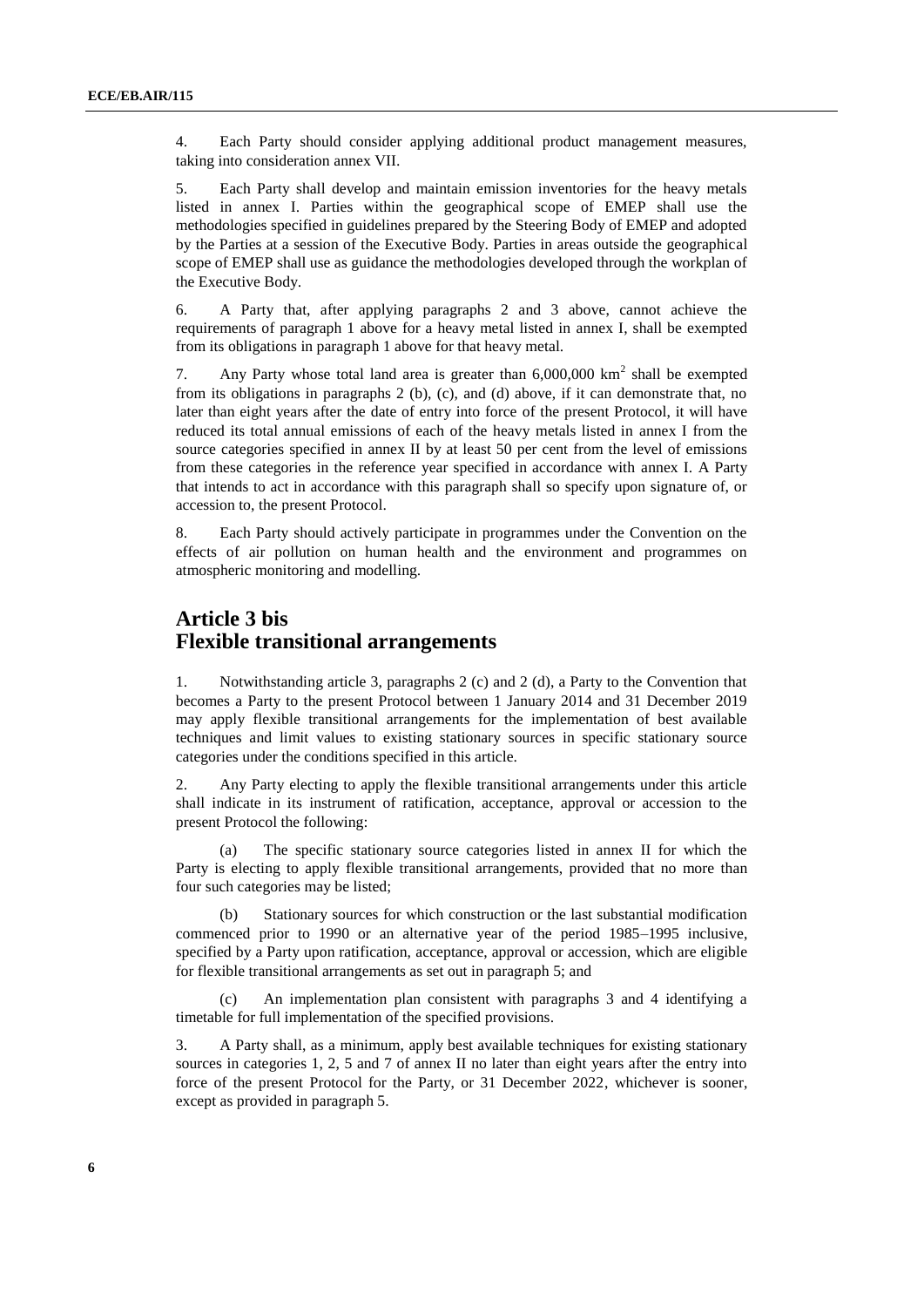4. In no case may a Party's application of best available techniques or limit values for any existing stationary sources be postponed past 31 December 2030.

5. With respect to any source or sources indicated pursuant to paragraph 2 (b), a Party may decide, no later than eight years after entry into force of the present Protocol for the Party, or 31 December 2022, whichever is sooner, that such source or sources will be closed down. A list of such sources shall be provided as part of the Party's next report pursuant to paragraph 6. Requirements for application of best available techniques and limit values will not apply to any such source or sources, provided the source or sources are closed down no later than 31 December 2030. For any such source or sources not closed down as of that date, a Party must thereafter apply the best available techniques and limit values applicable to new sources in the applicable source category.

6. A Party electing to apply the flexible transitional arrangements under this article shall provide the Executive Secretary of the Commission with triennial reports of its progress towards implementation of best available techniques and limit values to the stationary sources in the stationary source categories identified pursuant to this article. The Executive Secretary of the Commission will make such triennial reports available to the Executive Body.

### **Article 4 Exchange of information and technology**

1. The Parties shall, in a manner consistent with their laws, regulations and practices, facilitate the exchange of technologies and techniques designed to reduce emissions of heavy metals, including but not limited to exchanges that encourage the development of product management measures and the application of best available techniques, in particular by promoting:

- (a) The commercial exchange of available technology;
- (b) Direct industrial contacts and cooperation, including joint ventures;
- (c) The exchange of information and experience; and
- (d) The provision of technical assistance.

2. In promoting the activities specified in paragraph 1 above, the Parties shall create favourable conditions by facilitating contacts and cooperation among appropriate organizations and individuals in the private and public sectors that are capable of providing technology, design and engineering services, equipment or finance.

## **Article 5 Strategies, policies, programmes and measures**

1. Each Party shall develop, without undue delay, strategies, policies and programmes to discharge its obligations under the present Protocol.

2. A Party may, in addition:

(a) Apply economic instruments to encourage the adoption of cost-effective approaches to the reduction of heavy metal emissions;

- (b) Develop government/industry covenants and voluntary agreements;
- (c) Encourage the more efficient use of resources and raw materials;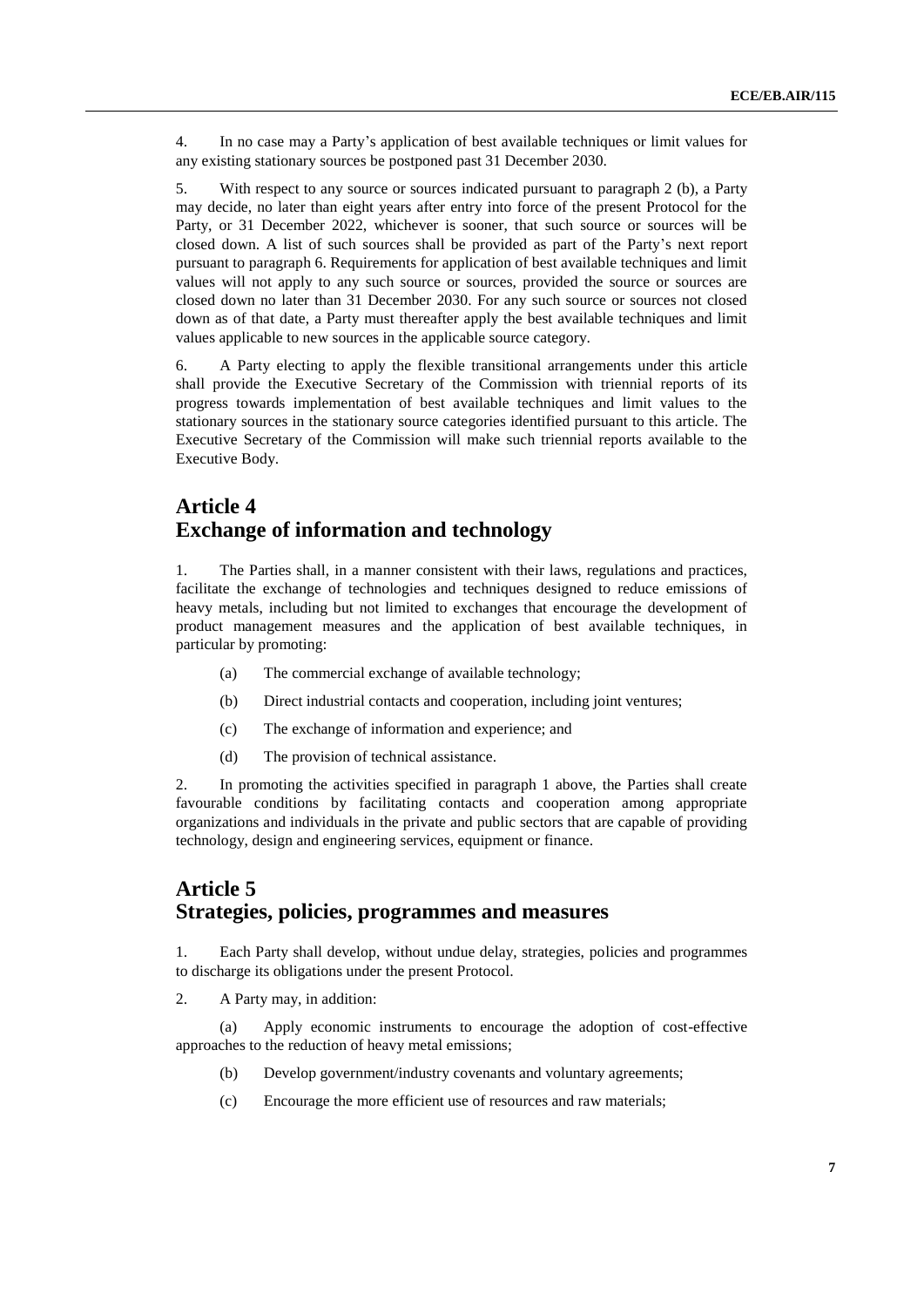- (d) Encourage the use of less polluting energy sources;
- (e) Take measures to develop and introduce less polluting transport systems;

(f) Take measures to phase out certain heavy metal emitting processes where substitute processes are available on an industrial scale;

(g) Take measures to develop and employ cleaner processes for the prevention and control of pollution.

3. The Parties may take more stringent measures than those required by the present Protocol.

### **Article 6 Research, development and monitoring**

The Parties shall encourage research, development, monitoring and cooperation, primarily focusing on the heavy metals listed in [annex I,](file://UNECE-DATA/DATA/GROUPS/EHLM/APT/WGSR/WGSR%20sessions/WGSR50_2012/DOCUMENTS/WGSR50friday/UNECE-DATADATAGROUPSEnhsWEB%20PAGESenvlrtapprotocol98hm_aannex1.htm) related, but not limited, to:

Emissions, long-range transport and deposition levels and their modelling, existing levels in the biotic and abiotic environment, the formulation of procedures for harmonizing relevant methodologies;

(b) Pollutant pathways and inventories in representative ecosystems;

(c) Relevant effects on human health and the environment, including quantification of those effects;

(d) Best available techniques and practices and emission control techniques currently employed by the Parties or under development;

(e) Collection, recycling and, if necessary, disposal of products or wastes containing one or more heavy metals;

(f) Methodologies permitting consideration of socioeconomic factors in the evaluation of alternative control strategies;

(g) An effects-based approach which integrates appropriate information, including information obtained under subparagraphs (a) to (f) above, on measured or modelled environmental levels, pathways, and effects on human health and the environment, for the purpose of formulating future optimized control strategies which also take into account economic and technological factors;

(h) Alternatives to the use of heavy metals in products listed in [annexes VI](file://UNECE-DATA/DATA/GROUPS/EHLM/APT/WGSR/WGSR%20sessions/WGSR50_2012/DOCUMENTS/WGSR50friday/UNECE-DATADATAGROUPSEnhsWEB%20PAGESenvlrtapprotocol98hm_aannex5.htm) and [VII;](file://UNECE-DATA/DATA/GROUPS/EHLM/APT/WGSR/WGSR%20sessions/WGSR50_2012/DOCUMENTS/WGSR50friday/UNECE-DATADATAGROUPSEnhsWEB%20PAGESenvlrtapprotocol98hm_aannex7.htm)

Gathering information on the levels of heavy metals in certain products, on the potential for emissions of those metals to occur during the manufacture, processing, distribution in commerce, use and disposal of the product, and on techniques to reduce such emissions.

### **Article 7 Reporting**

1. Subject to its laws governing the confidentiality of commercial information:

(a) Each Party shall report, through the Executive Secretary of the Commission, to the Executive Body, on a periodic basis as determined by the Parties meeting within the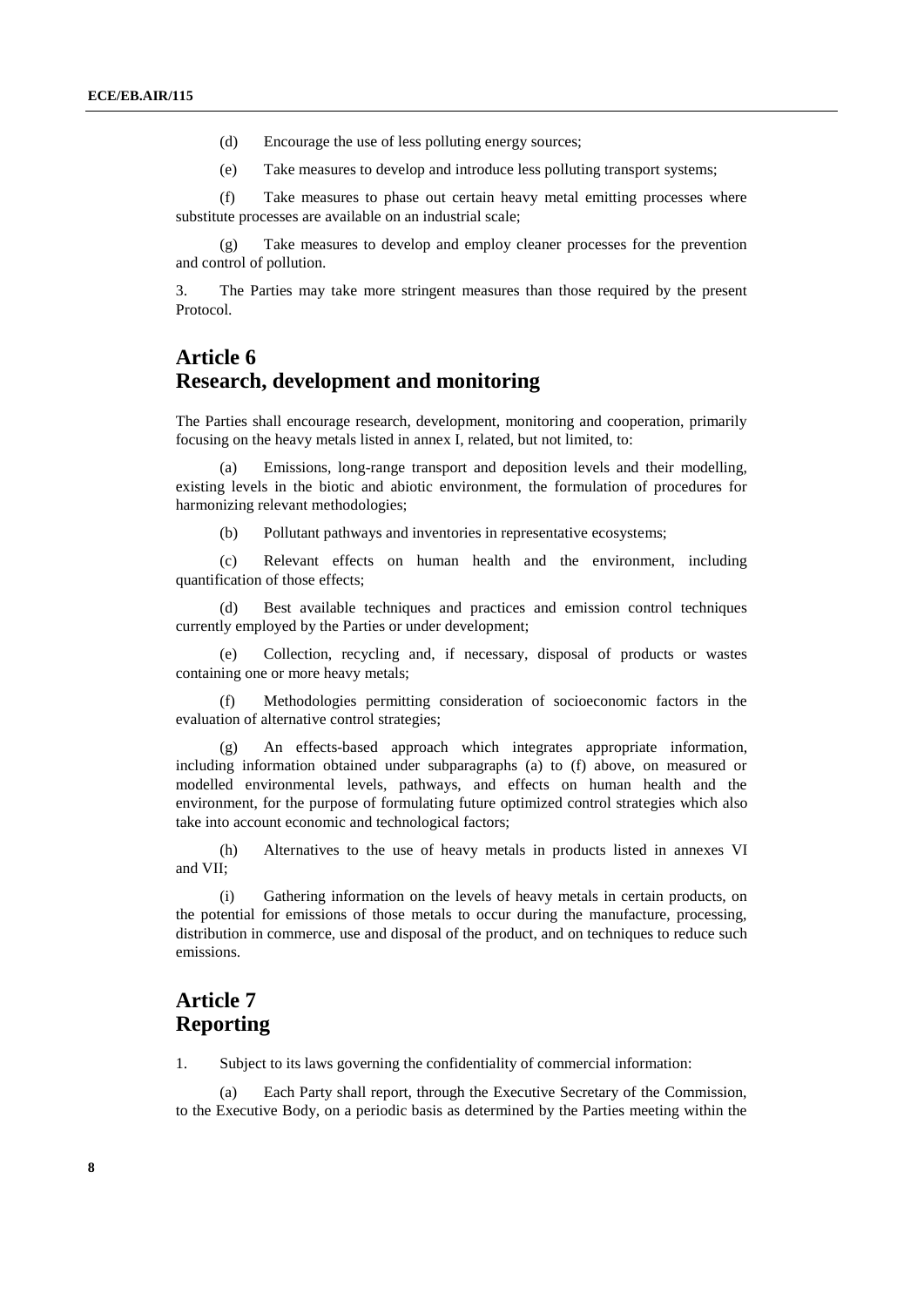Executive Body, information on the measures that it has taken to implement the present Protocol. Moreover:

(i) Where a Party applies different emission reduction strategies under article 3 paragraphs 2 (b), (c) or (d), it shall document the strategies applied and its compliance with the requirements of those paragraphs;

(ii) Where a Party judges the application of certain limit values, as specified in accordance with article 3 paragraph 2 (d), not to be technically and economically feasible, it shall report and justify this;

(b) Each Party within the geographical scope of EMEP shall report to EMEP, through the Executive Secretary of the Commission, information on the levels of emissions of heavy metals listed in annex I, using the methodologies specified in guidelines prepared by the Steering Body of EMEP and adopted by the Parties at a session of the Executive Body. Parties in areas outside the geographical scope of EMEP shall report available information on levels of emissions of the heavy metals listed in annex I. Each Party shall also provide information on the levels of emissions of the substances listed in annex I for the reference year specified in that annex;

(c) Each Party within the geographical scope of EMEP should report available information to the Executive Body, through the Executive Secretary of the Commission, on its air pollution effects programmes on human health and the environment and atmospheric monitoring and modelling programmes under the Convention using guidelines adopted by the Executive Body;

(d) Parties in areas outside the geographical scope of EMEP should make available information similar to that specified in subparagraph (c), if requested to do so by the Executive Body.

2. The information to be reported in accordance with paragraph 1 (a) above shall be in conformity with a decision regarding format and content to be adopted by the Parties at a session of the Executive Body. The terms of this decision shall be reviewed as necessary to identify any additional elements regarding the format or the content of the information that is to be included in the reports.

3. Upon the request of and in accordance with timescales decided by the Executive Body, EMEP and other subsidiary bodies shall provide relevant information on the longrange transport and deposition of heavy metals.

### **Article 8 Calculations**

Upon the request of and in accordance with timescales decided by the Executive Body, EMEP and its technical bodies and centres shall, using appropriate models and measurements, provide to the Executive Body calculations of transboundary fluxes and depositions of heavy metals within the geographical scope of EMEP. In areas outside the geographical scope of EMEP, models appropriate to the particular circumstances of Parties to the Convention shall be used.

## **Article 9 Compliance**

Compliance by each Party with its obligations under the present Protocol shall be reviewed regularly. The Implementation Committee established by [decision 1997/2 of the Executive](file://UNECE-DATA/DATA/GROUPS/EHLM/APT/WGSR/WGSR%20sessions/WGSR50_2012/DOCUMENTS/WGSR50friday/UNECE-DATADATAGROUPSEnhsWEB%20PAGESenvlrtapconvreporte_b_53_A3.HTM)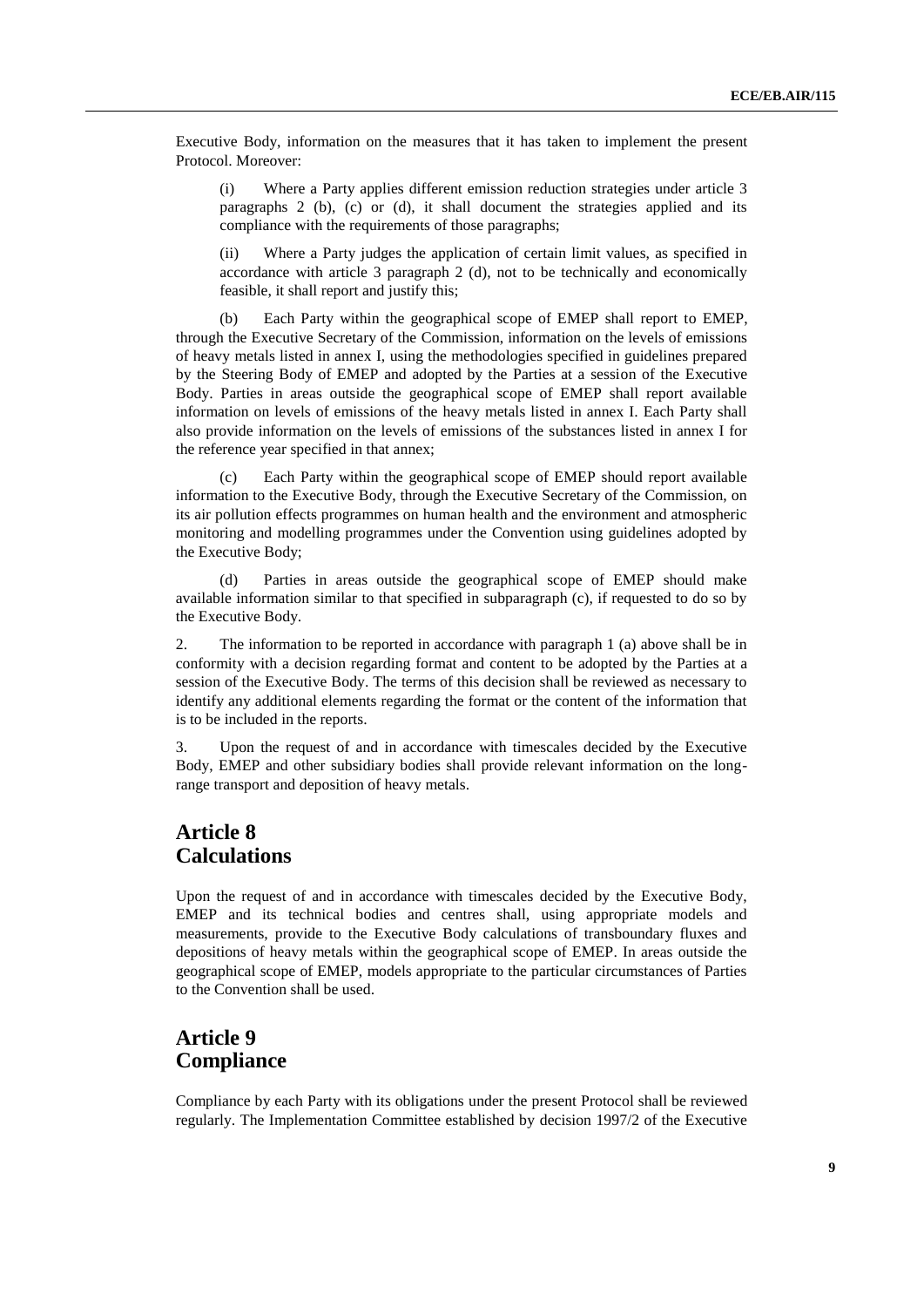[Body](file://UNECE-DATA/DATA/GROUPS/EHLM/APT/WGSR/WGSR%20sessions/WGSR50_2012/DOCUMENTS/WGSR50friday/UNECE-DATADATAGROUPSEnhsWEB%20PAGESenvlrtapconvreporte_b_53_A3.HTM) as its fifteenth session shall carry out such reviews and report to the Parties meeting within the Executive Body in accordance with the terms of the annex to that decision, including any amendments thereto.

### **Article 10 Reviews by the Parties at sessions of the Executive Body**

1. The Parties shall, at sessions of the Executive Body, pursuant to article 10, paragraph 2 (a), of the Convention, review the information supplied by the Parties, EMEP and other subsidiary bodies and the reports of the Implementation Committee referred to in article 9 of the present Protocol.

2. The Parties shall, at sessions of the Executive Body, keep under review the progress made towards meeting the obligations set out in the present Protocol.

3. The Parties shall, at sessions of the Executive Body, review the sufficiency and effectiveness of the obligations set out in the present Protocol:

(a) Such reviews will take into account the best available scientific information on the effects of the deposition of heavy metals, assessments of technological developments, and changing economic conditions;

(b) Such reviews will, in the light of the research, development, monitoring and cooperation undertaken under the present Protocol:

(i) Evaluate progress towards meeting the objective of the present Protocol;

(ii) Evaluate whether additional emission reductions beyond the levels required by this Protocol are warranted to reduce further the adverse effects on human health or the environment; and

(iii) Take into account the extent to which a satisfactory basis exists for the application of an effects-based approach;

(c) The procedures, methods and timing for such reviews shall be specified by the Parties at a session of the Executive Body.

4. The Parties shall consider, based on the conclusion of the reviews referred to in paragraph 3 above and as soon as practicable after completion of the review, developing a workplan on further steps.

### **Article 11 Settlement of disputes**

1. In the event of a dispute between any two or more Parties concerning the interpretation or application of the present Protocol, the Parties concerned shall seek a settlement of the dispute through negotiation or any other peaceful means of their own choice. The parties to the dispute shall inform the Executive Body of their dispute.

2. When ratifying, accepting, approving or acceding to the present Protocol, or at any time thereafter, a Party which is not a regional economic integration organization may declare in a written instrument submitted to the Depositary that, in respect of any dispute concerning the interpretation or application of the Protocol, it recognizes one or both of the following means of dispute settlement as compulsory *ipso facto* and without special agreement, in relation to any Party accepting the same obligation:

(a) Submission of the dispute to the International Court of Justice;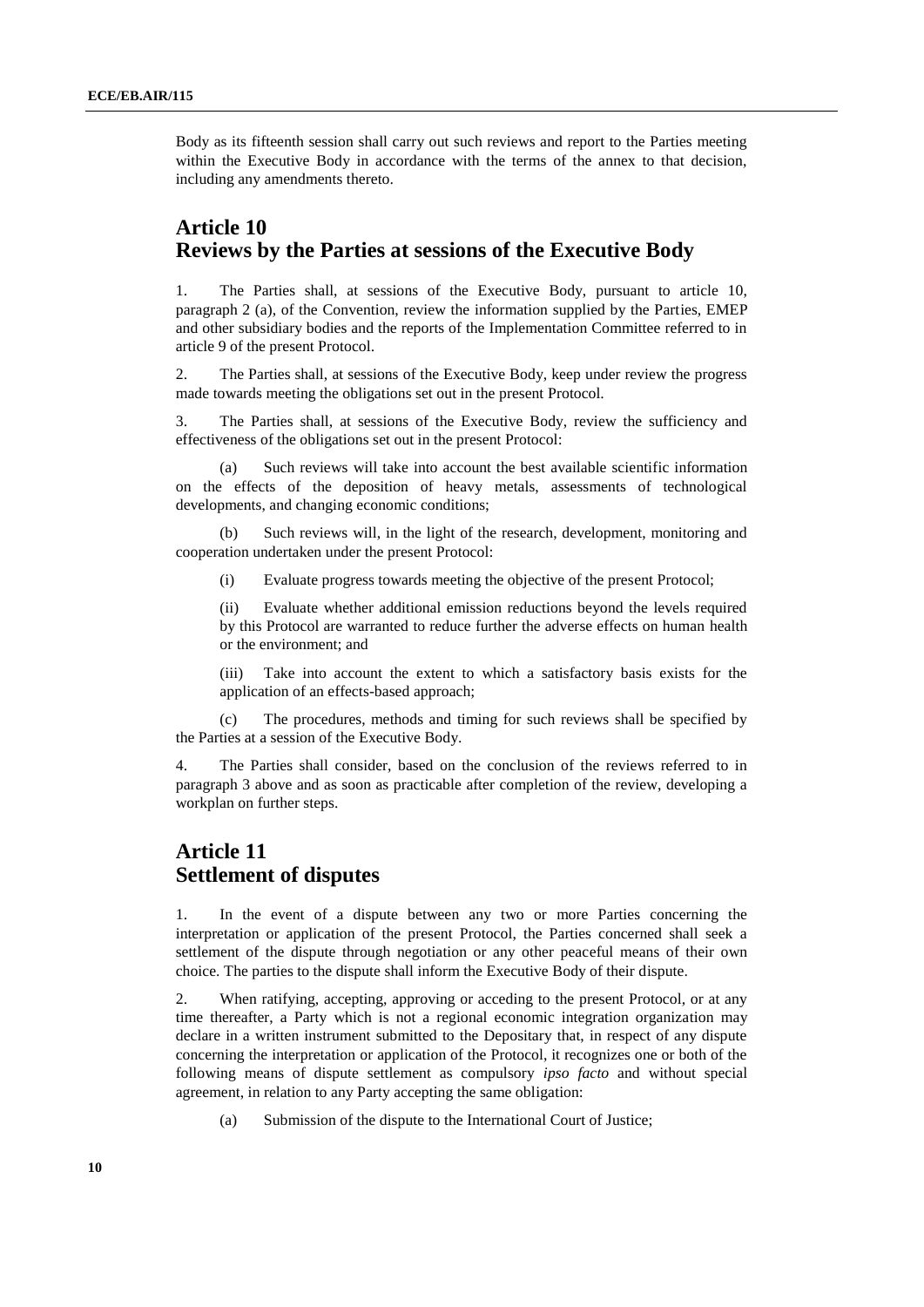(b) Arbitration in accordance with procedures to be adopted by the Parties at a session of the Executive Body, as soon as practicable, in an annex on arbitration.

A Party which is a regional economic integration organization may make a declaration with like effect in relation to arbitration in accordance with the procedures referred to in subparagraph (b) above.

3. A declaration made under paragraph 2 above shall remain in force until it expires in accordance with its terms or until three months after written notice of its revocation has been deposited with the Depositary.

4. A new declaration, a notice of revocation or the expiry of a declaration shall not in any way affect proceedings pending before the International Court of Justice or the arbitral tribunal, unless the parties to the dispute agree otherwise.

5. Except in a case where the parties to a dispute have accepted the same means of dispute settlement under paragraph 2, if after 12 months following notification by one Party to another that a dispute exists between them, the Parties concerned have not been able to settle their dispute through the means mentioned in paragraph 1 above, the dispute shall be submitted, at the request of any of the parties to the dispute, to conciliation.

6. For the purpose of paragraph 5, a conciliation commission shall be created. The commission shall be composed of equal numbers of members appointed by each Party concerned or, where the Parties in conciliation share the same interest, by the group sharing that interest, and a chairperson chosen jointly by the members so appointed. The commission shall render a recommendatory award, which the Parties shall consider in good faith.

## **Article 12 Annexes**

The annexes to the present Protocol shall form an integral part of the Protocol. Annexes III and [VII](file://UNECE-DATA/DATA/GROUPS/EHLM/APT/WGSR/WGSR%20sessions/WGSR50_2012/DOCUMENTS/WGSR50friday/UNECE-DATADATAGROUPSEnhsWEB%20PAGESenvlrtapprotocol98hm_aannex7.htm) are recommendatory in character.

## **Article 13 Amendments to the protocol**

1. Any Party may propose amendments to the present Protocol.

2. Proposed amendments shall be submitted in writing to the Executive Secretary of the Commission, who shall communicate them to all Parties. The Parties meeting within the Executive Body shall discuss the proposed amendments at its next session, provided that the proposals have been circulated by the Executive Secretary to the Parties at least 90 days in advance.

3. Amendments to the present Protocol other than to annexes III and VII shall be adopted by consensus of the Parties present at a session of the Executive Body, and shall enter into force for the Parties which have accepted them on the ninetieth day after the date on which two thirds of those that were Parties at the time of their adoption have deposited with the Depositary their instruments of acceptance thereof. Amendments shall enter into force for any other Party on the ninetieth day after the date on which that Party has deposited its instrument of acceptance thereof.

4. Amendments to [annexes III](file://UNECE-DATA/DATA/GROUPS/EHLM/APT/WGSR/WGSR%20sessions/WGSR50_2012/DOCUMENTS/WGSR50friday/UNECE-DATADATAGROUPSEnhsWEB%20PAGESenvlrtapprotocol98hm_aannex3.htm) and [VII](file://UNECE-DATA/DATA/GROUPS/EHLM/APT/WGSR/WGSR%20sessions/WGSR50_2012/DOCUMENTS/WGSR50friday/UNECE-DATADATAGROUPSEnhsWEB%20PAGESenvlrtapprotocol98hm_aannex7.htm) shall be adopted by consensus of the Parties present at a session of the Executive Body. On the expiry of 180 days from the date of its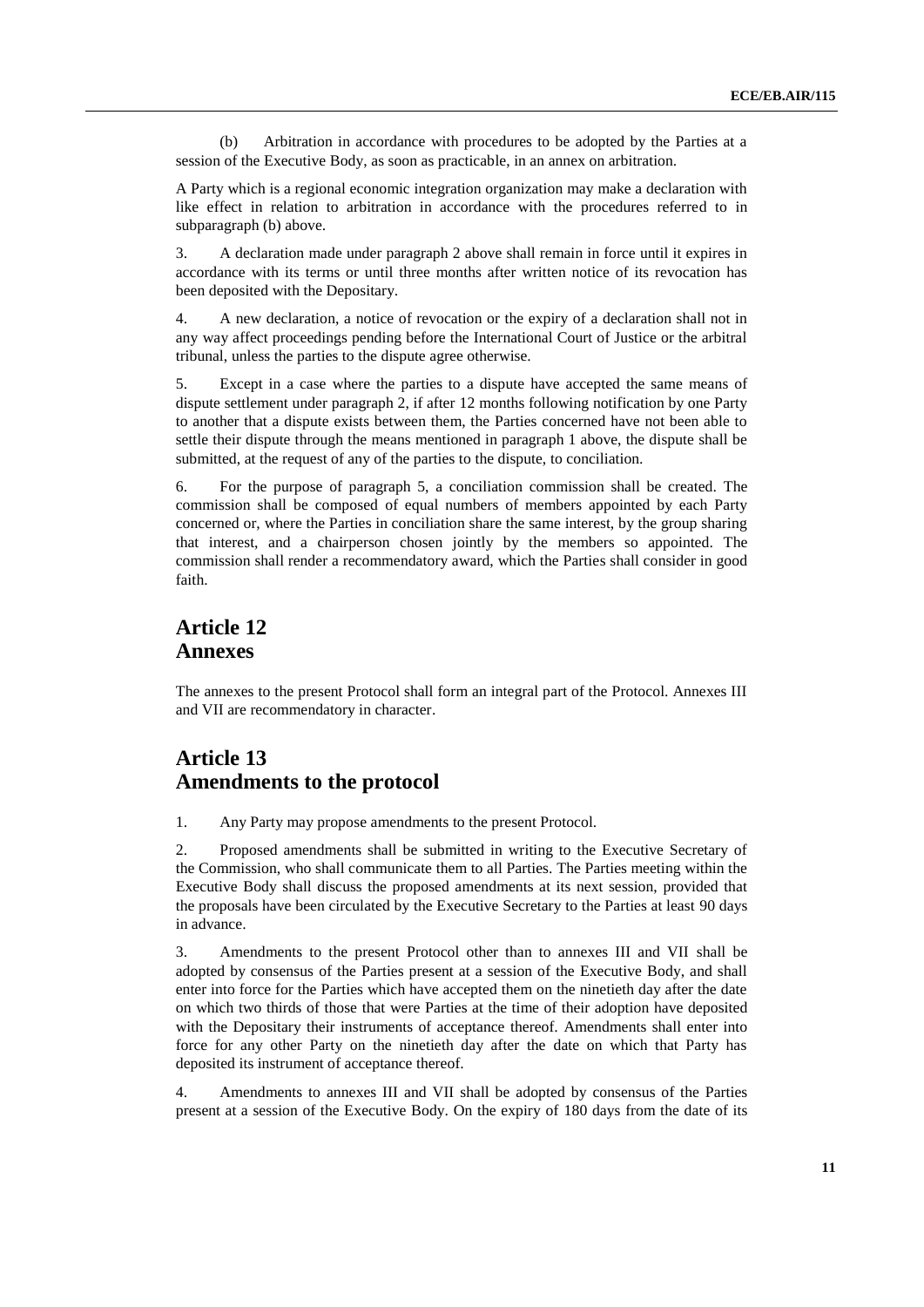communication to all Parties by the Executive Secretary of the Commission, an amendment to any such annex shall become effective for those Parties which have not submitted to the Depositary a notification in accordance with the provisions of paragraph 5 below, provided that at least 16 Parties have not submitted such a notification.

5. Any Party that is unable to approve an amendment to [annex III](file://UNECE-DATA/DATA/GROUPS/EHLM/APT/WGSR/WGSR%20sessions/WGSR50_2012/DOCUMENTS/WGSR50friday/UNECE-DATADATAGROUPSEnhsWEB%20PAGESenvlrtapprotocol98hm_aannex3.htm) o[r VII](file://UNECE-DATA/DATA/GROUPS/EHLM/APT/WGSR/WGSR%20sessions/WGSR50_2012/DOCUMENTS/WGSR50friday/UNECE-DATADATAGROUPSEnhsWEB%20PAGESenvlrtapprotocol98hm_aannex7.htm) shall so notify the Depositary in writing within 180 days from the date of the communication of its adoption. The Depositary shall without delay notify all Parties of any such notification received. A Party may at any time substitute an acceptance for its previous notification and, upon deposit of an instrument of acceptance with the Depositary, the amendment to such an annex shall become effective for that Party.

5 bis. For those Parties having accepted it, the procedure set out in paragraph 5 ter supersedes the procedure set out in paragraph 3 in respect of amendments to annexes II, IV, V and VI;

5 ter. Amendments to annexes II, IV, V and VI shall be adopted by consensus of the Parties present at a session of the Executive Body. On the expiry of one year from the date of its communication to all Parties by the Executive Secretary of the Commission, an amendment to any such annex shall become effective for those Parties which have not submitted to the Depositary a notification in accordance with the provisions of subparagraph (a):

(a) Any Party that is unable to approve an amendment to annexes II, IV, V and VI shall so notify the Depositary in writing within one year from the date of the communication of its adoption. The Depositary shall without delay notify all Parties of any such notification received. A Party may at any time substitute an acceptance for its previous notification and, upon deposit of an instrument of acceptance with the Depositary, the amendment to such an annex shall become effective for that Party;

(b) Any amendment to annexes II, IV, V and VI shall not enter into force if an aggregate number of 16 or more Parties have either:

(i) Submitted a notification in accordance with the provisions of subparagraph (a); or

(ii) Not accepted the procedure set out in this paragraph and not yet deposited an instrument of acceptance in accordance with the provisions of paragraph 3.

6. In the case of a proposal to amend [annex I,](file://UNECE-DATA/DATA/GROUPS/EHLM/APT/WGSR/WGSR%20sessions/WGSR50_2012/DOCUMENTS/WGSR50friday/UNECE-DATADATAGROUPSEnhsWEB%20PAGESenvlrtapprotocol98hm_aannex1.htm) [VI o](file://UNECE-DATA/DATA/GROUPS/EHLM/APT/WGSR/WGSR%20sessions/WGSR50_2012/DOCUMENTS/WGSR50friday/UNECE-DATADATAGROUPSEnhsWEB%20PAGESenvlrtapprotocol98hm_aannex5.htm)r [VII](file://UNECE-DATA/DATA/GROUPS/EHLM/APT/WGSR/WGSR%20sessions/WGSR50_2012/DOCUMENTS/WGSR50friday/UNECE-DATADATAGROUPSEnhsWEB%20PAGESenvlrtapprotocol98hm_aannex7.htm) by adding a heavy metal, a product control measure or a product or product group to the present Protocol:

(a) The proposer shall provide the Executive Body with the information specified in [Executive Body decision 1998/1,](file://UNECE-DATA/DATA/GROUPS/EHLM/APT/WGSR/WGSR%20sessions/WGSR50_2012/DOCUMENTS/WGSR50friday/UNECE-DATADATAGROUPSEnhsWEB%20PAGESenvlrtapprotocol98h_dec.htm) including any amendments thereto; and

(b) The Parties shall evaluate the proposal in accordance with the procedures set forth in [Executive Body decision 1998/1,](file://UNECE-DATA/DATA/GROUPS/EHLM/APT/WGSR/WGSR%20sessions/WGSR50_2012/DOCUMENTS/WGSR50friday/UNECE-DATADATAGROUPSEnhsWEB%20PAGESenvlrtapprotocol98h_dec.htm) including any amendments thereto.

7. Any decision to amend [Executive Body decision 1998/1](file://UNECE-DATA/DATA/GROUPS/EHLM/APT/WGSR/WGSR%20sessions/WGSR50_2012/DOCUMENTS/WGSR50friday/UNECE-DATADATAGROUPSEnhsWEB%20PAGESenvlrtapprotocol98h_dec.htm) shall be taken by consensus of the Parties meeting within the Executive Body and shall take effect 60 days after the date of adoption.

### **Article 14 Signature**

1. The present Protocol shall be open for signature at Aarhus (Denmark) from 24 to 25 June 1998, then at United Nations Headquarters in New York until 21 December 1998 by States members of the Commission as well as States having consultative status with the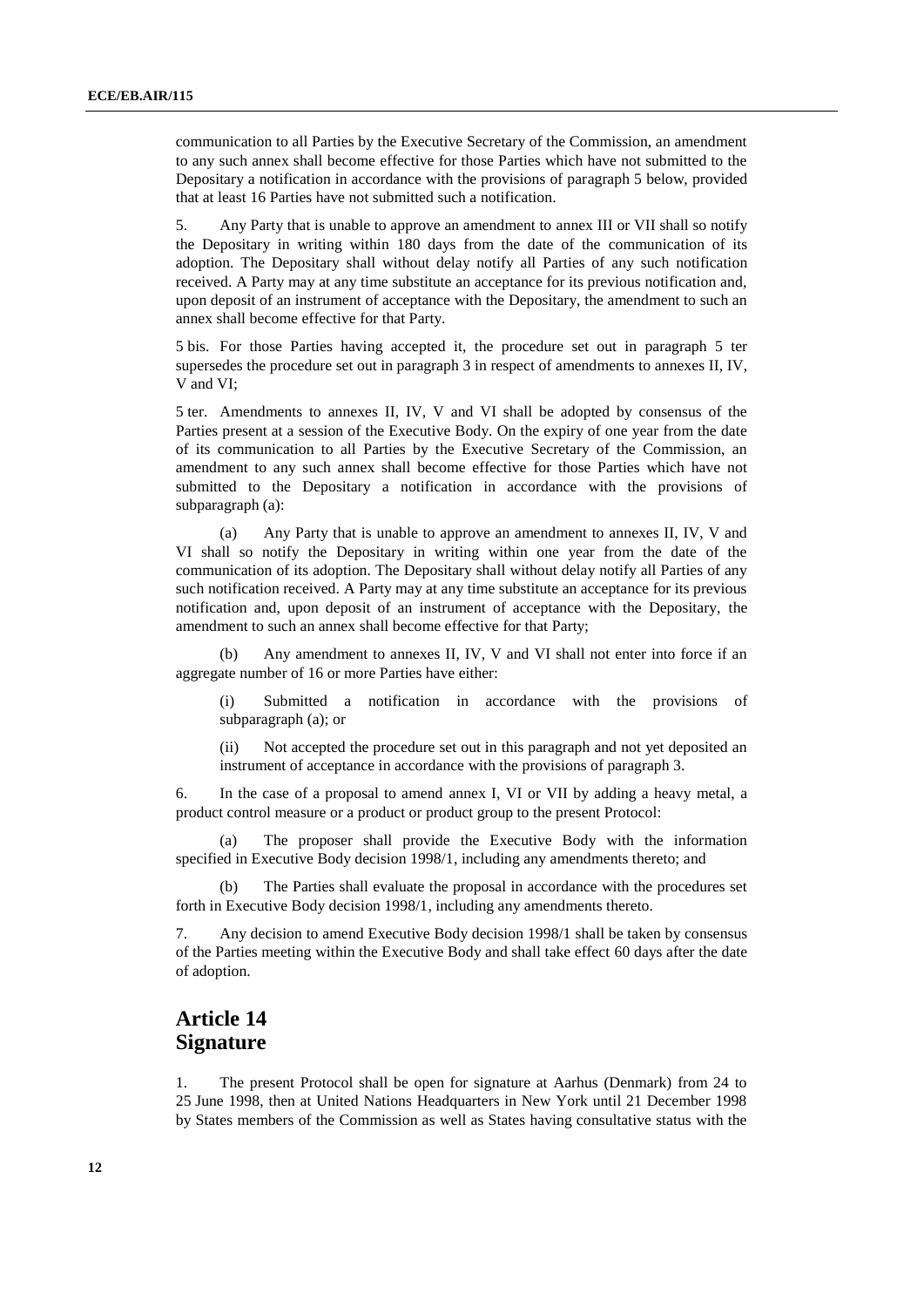Commission pursuant to paragraph 8 of Economic and Social Council resolution 36 (IV) of 28 March 1947, and by regional economic integration organizations, constituted by sovereign States members of the Commission, which have competence in respect of the negotiation, conclusion and application of international agreements in matters covered by the Protocol, provided that the States and organizations concerned are Parties to the Convention.

2. In matters within their competence, such regional economic integration organizations shall, on their own behalf, exercise the rights and fulfil the responsibilities which the present Protocol attributes to their member States. In such cases, the member States of these organizations shall not be entitled to exercise such rights individually.

## **Article 15 Ratification, acceptance, approval and accession**

1. The present Protocol shall be subject to ratification, acceptance or approval by Signatories.

2. The present Protocol shall be open for accession as from 21 December 1998 by the States and organizations that meet the requirements of article 14, paragraph 1.

3. A State or regional economic integration organization shall declare in its instrument of ratification, acceptance, approval or accession if it does not intend to be bound by the procedures set out in article 13, paragraph 5 ter, as regards the amendment of annexes II, IV, V and VI.

## **Article 16 Depositary**

The instruments of ratification, acceptance, approval or accession shall be deposited with the Secretary-General of the United Nations, who will perform the functions of Depositary.

## **Article 17 Entry into force**

1. The present Protocol shall enter into force on the ninetieth day following the date on which the sixteenth instrument of ratification, acceptance, approval or accession has been deposited with the Depositary.

2. For each State and organization referred to in article 14, paragraph 1, which ratifies, accepts or approves the present Protocol or accedes thereto after the deposit of the sixteenth instrument of ratification, acceptance, approval or accession, the Protocol shall enter into force on the ninetieth day following the date of deposit by such Party of its instrument of ratification, acceptance, approval or accession.

## **Article 18 Withdrawal**

At any time after five years from the date on which the present Protocol has come into force with respect to a Party, that Party may withdraw from it by giving written notification to the Depositary. Any such withdrawal shall take effect on the ninetieth day following the date of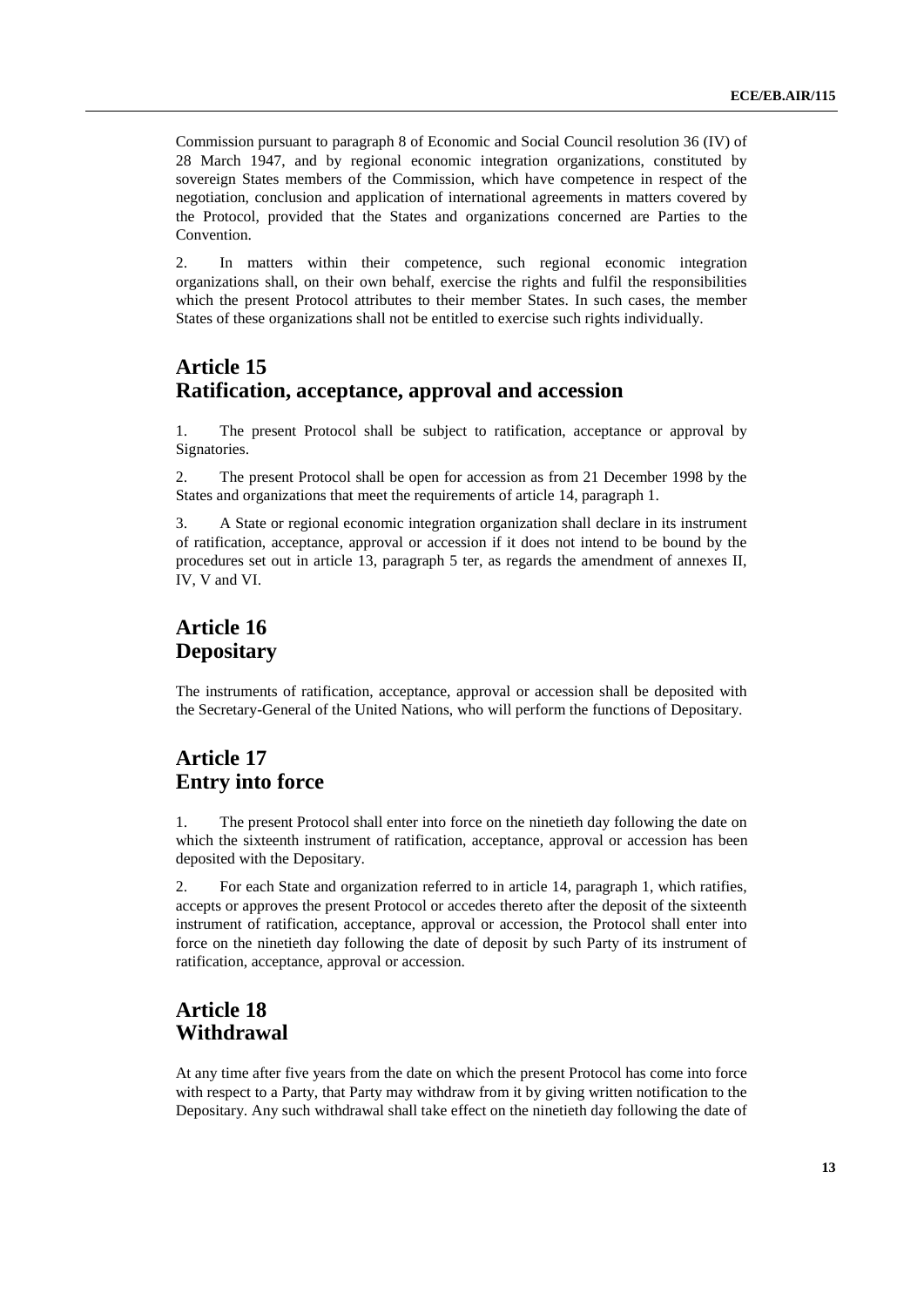its receipt by the Depositary, or on such later date as may be specified in the notification of the withdrawal.

## **Article 19 Authentic texts**

The original of the present Protocol, of which the English, French and Russian texts are equally authentic, shall be deposited with the Secretary-General of the United Nations.

IN WITNESS WHEREOF the undersigned, being duly authorized thereto, have signed the present Protocol.

DONE at Aarhus (Denmark), this twenty-fourth day of June, one thousand nine hundred and ninety-eight.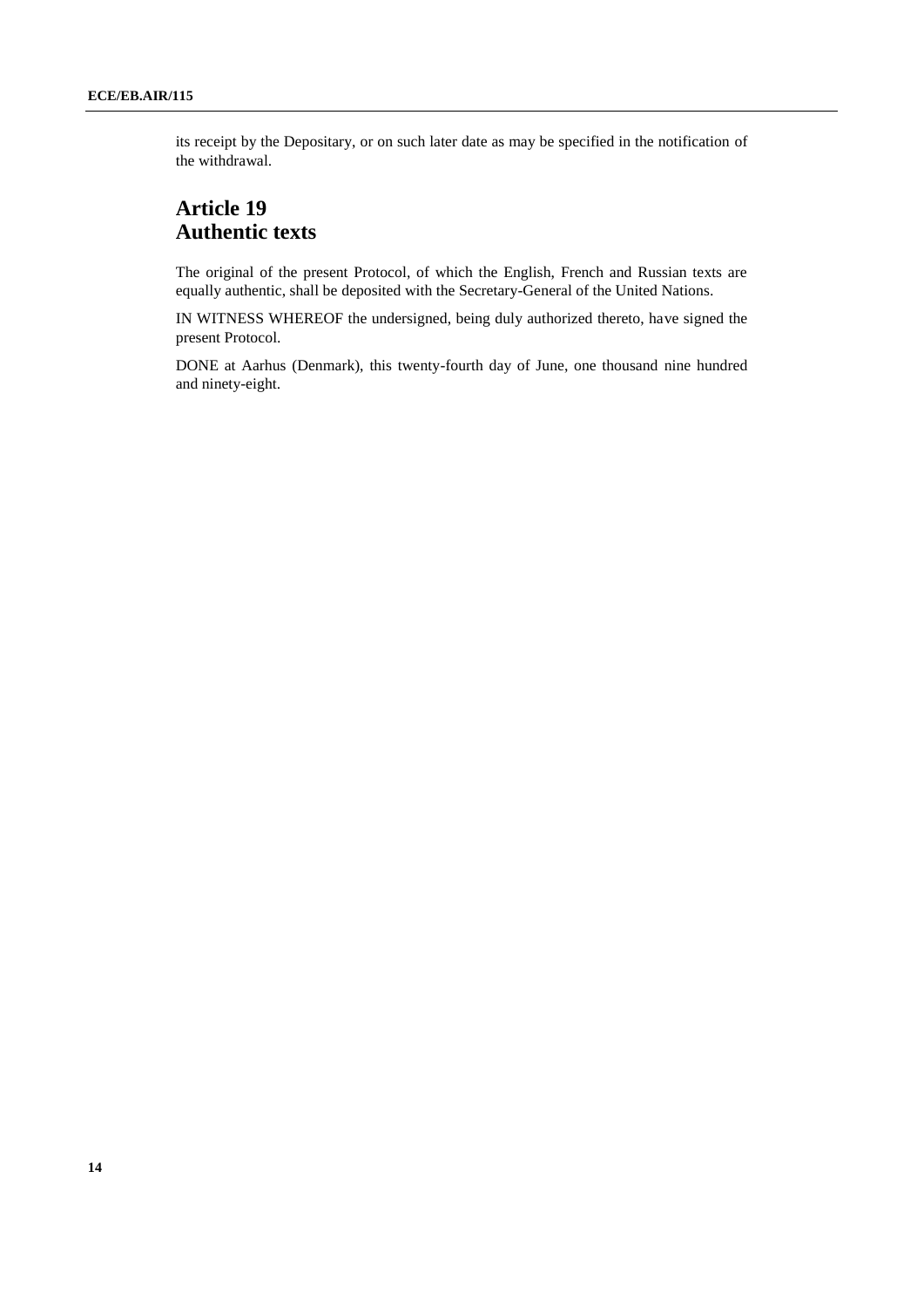## **Annex I**

### **Heavy metals referred to in article 3, paragraph 1, and the reference year for the obligation**

| Heavy metal    | Reference year                                                                                                                          |
|----------------|-----------------------------------------------------------------------------------------------------------------------------------------|
| Cadmium (Cd)   | 1990; or an alternative year from 1985 to 1995 inclusive, specified<br>by a Party upon ratification, acceptance, approval or accession. |
| Lead (Pb)      | 1990; or an alternative year from 1985 to 1995 inclusive, specified<br>by a Party upon ratification, acceptance, approval or accession. |
| Mercury $(Hg)$ | 1990; or an alternative year from 1985 to 1995 inclusive, specified<br>by a Party upon ratification, acceptance, approval or accession. |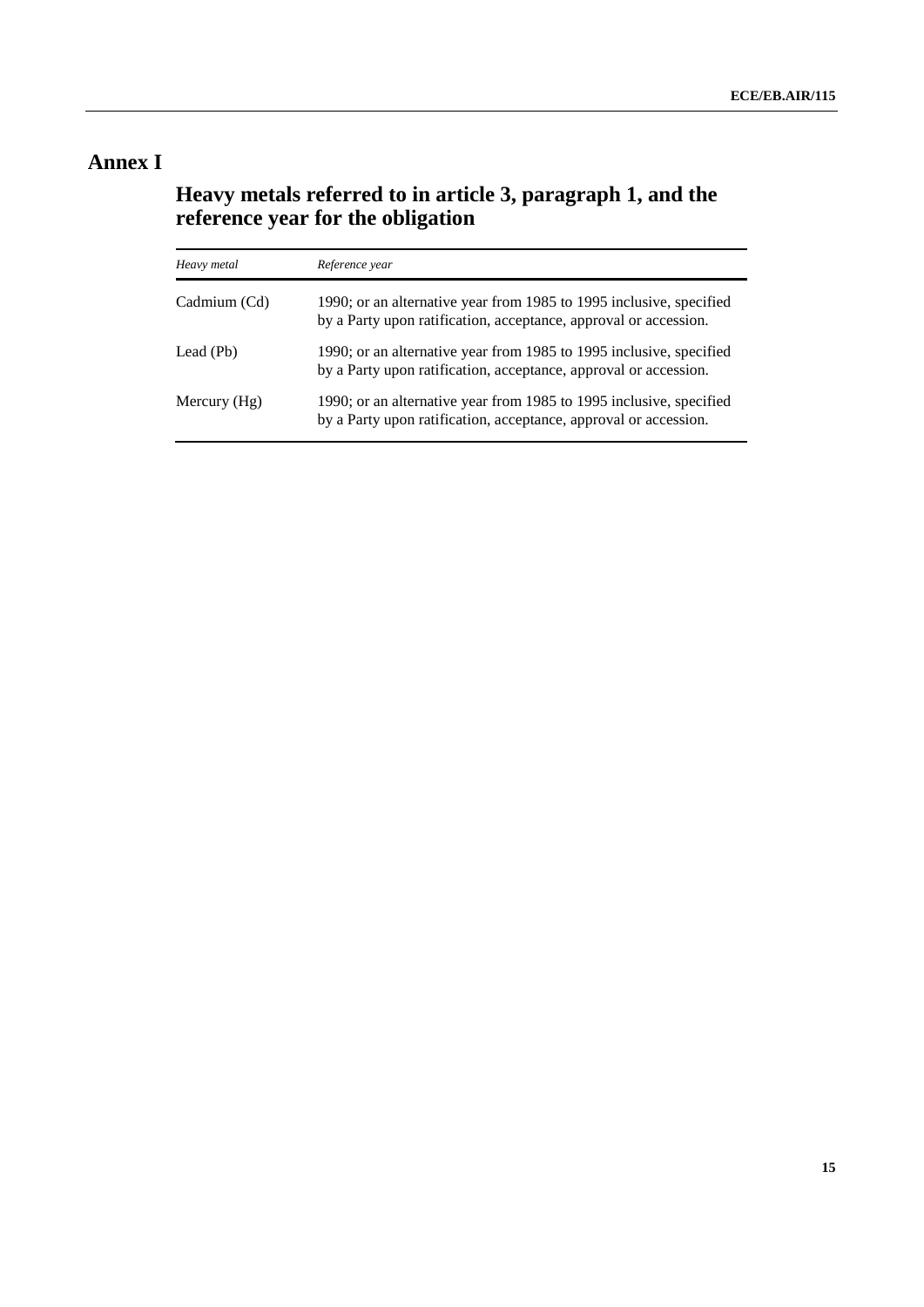### **Annex II**

#### **Stationary source categories**

### **I. Introduction**

1. Installations or parts of installations for research, development and the testing of new products and processes are not covered by this annex.

2. The threshold values given below generally refer to production capacities or output. Where one operator carries out several activities falling under the same subheading at the same installation or the same site, the capacities of such activities are added together.

#### **II. List of categories**

*Category Description of the category*

- 1 Combustion installations with a net rated thermal input exceeding 50 MW.
- 2 Metal ore (including sulphide ore) or concentrate roasting or sintering installations with a capacity exceeding 150 tonnes of sinter per day for ferrous ore or concentrate, and 30 tonnes of sinter per day for the roasting of copper, lead or zinc, or any gold and mercury ore treatment.
- 3 Installations for the production of pig-iron or steel (primary or secondary fusion, including electric arc furnaces) including continuous casting, with a capacity exceeding 2.5 tonnes per hour.
- 4 Ferrous metal foundries with a production capacity exceeding 20 tonnes per day.
- 5 Installations for the production of copper, lead, zinc and silico- and ferromanganese alloys from ore, concentrates or secondary raw materials by metallurgical processes with a capacity exceeding 30 tonnes of metal per day for primary installations and 15 tonnes of metal per day for secondary installations, or for any primary production of mercury.
- 6 Installations for the smelting (refining, foundry casting, etc.), including the alloying, of copper, lead and zinc including recovered products, with a melting capacity exceeding 4 tonnes per day for lead or 20 tonnes per day for copper and zinc.
- 7 Installations for the production of cement clinker in rotary kilns with a production capacity exceeding 500 tonnes per day or in other furnaces with a production capacity exceeding 50 tonnes per day.
- 8 Installations for the manufacture of glass using lead in the process with a melting capacity exceeding 20 tonnes per day.
- 9 Installations for chlor-alkali production by electrolysis using the mercury cell process.
- 10 Installations for the incineration of hazardous or medical waste with a capacity exceeding 1 tonne per hour, or for the co-incineration of hazardous or medical waste specified in accordance with national legislation.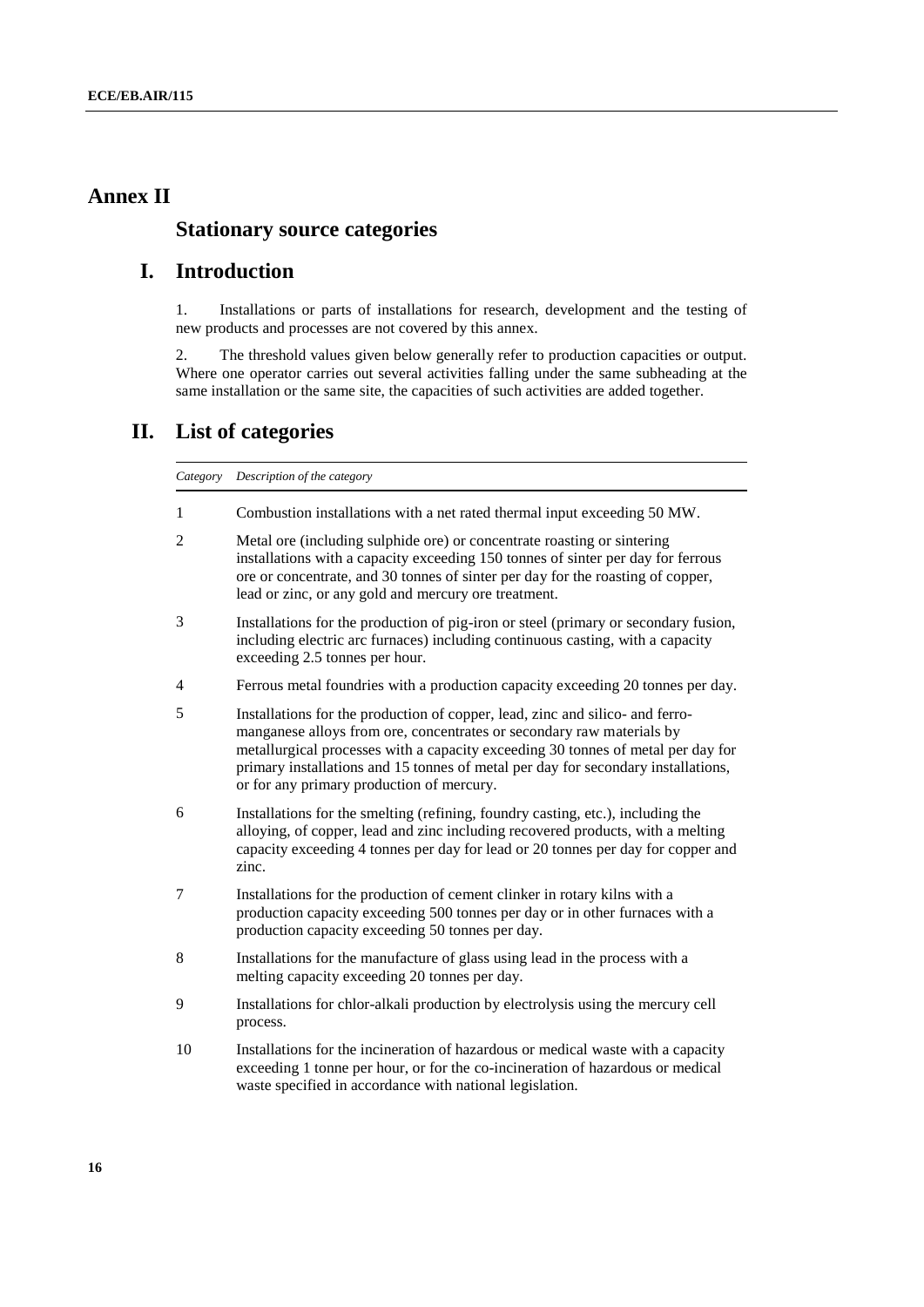*Category Description of the category*

11 Installations for the incineration of municipal waste with a capacity exceeding 3 tonnes per hour, or for the co-incineration of municipal waste specified in accordance with national legislation.

### **Annex III**

### **Best available techniques for controlling emissions of heavy metals and their compounds from the source categories listed in [annex II](file://UNECE-DATA/DATA/GROUPS/EHLM/APT/WGSR/WGSR%20sessions/WGSR50_2012/DOCUMENTS/WGSR50friday/UNECE-DATADATAGROUPSEnhsWEB%20PAGESenvlrtapprotocol98hm_aannex2.htm)**

1. This annex aims to provide Parties with guidance on identifying best available techniques for stationary sources to enable them to meet the obligations of the Protocol. Further description of and guidance on such best available techniques are provided in a guidance document adopted by the Parties at a session of the Executive Body and may be updated as necessary by a consensus of the Parties meeting within the Executive Body.

2. The expression "best available techniques" (BAT) means the most effective and advanced stage in the development of activities and their methods of operation which indicate the practical suitability of particular techniques for providing the basis for emission limit values (and other permit conditions) designed to prevent and, where that is not practicable, to reduce emissions and their impact on the environment as a whole:

"Techniques" includes both the technology used and the way in which the installation is designed, built, maintained, operated and decommissioned;

(b) "Available" techniques means those developed on a scale which allows implementation in the relevant industrial sector, under economically and technically viable conditions, taking into consideration the costs and advantages, whether or not the techniques are used or produced inside the territory of the Party in question, as long as they are reasonably accessible to the operator;

(c) "Best" means most effective in achieving a high general level of protection of the environment as a whole.

3. Criteria for determining BAT are as follows:

- (a) The use of low-waste technology;
- (b) The use of less hazardous substances;

(c) The furthering of recovery and recycling of substances generated and used in the process and of waste, where appropriate;

(d) Comparable processes, facilities or methods of operation which have been tried with success on an industrial scale;

(e) Technological advances and changes in scientific knowledge and understanding;

- (f) The nature, effects and volume of the emissions concerned;
- (g) The commissioning dates for new or existing installations;
- (h) The length of time needed to introduce the best available technique;

(i) The consumption and nature of raw materials (including water) used in the process and energy efficiency;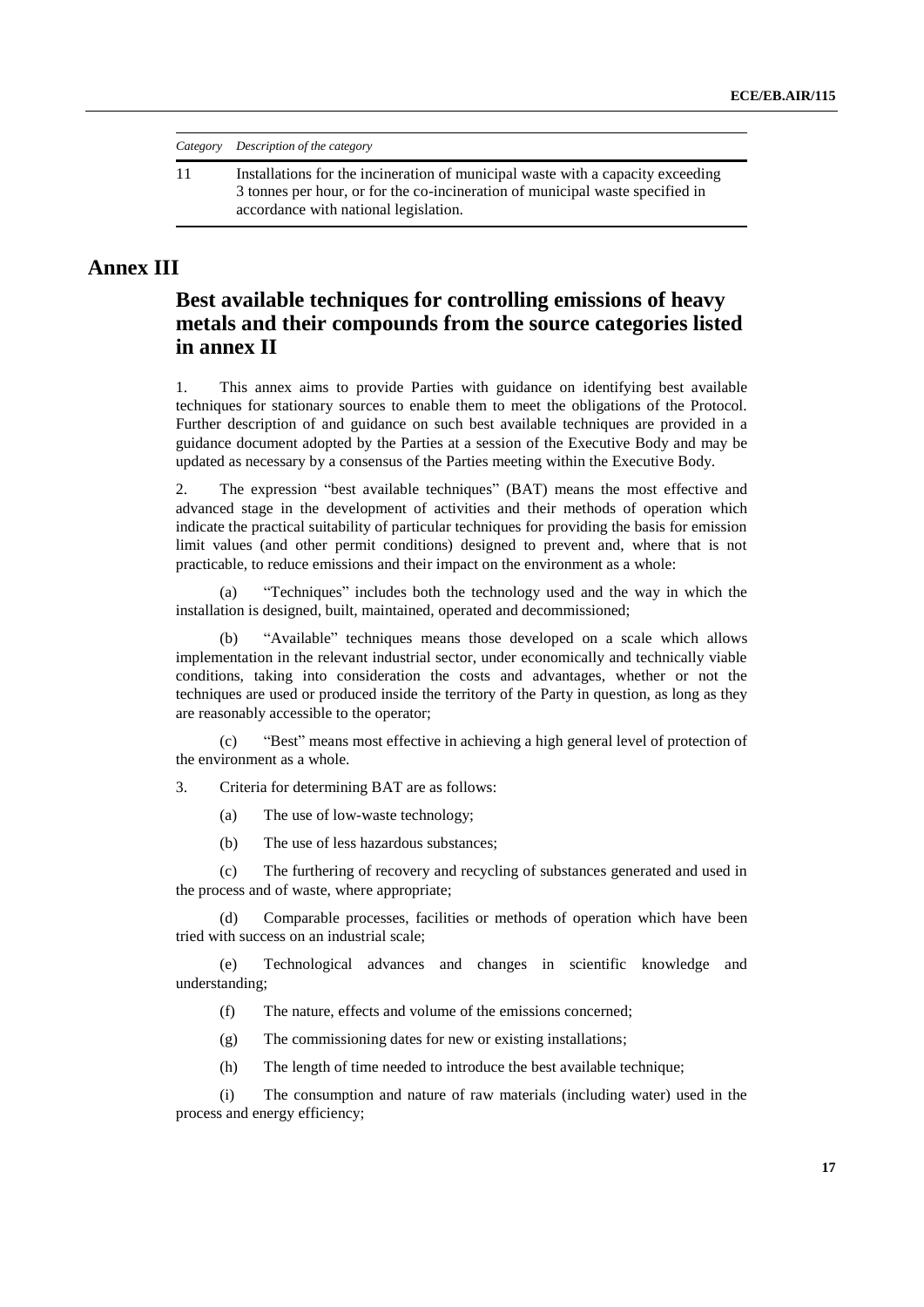(j) The need to prevent or reduce to a minimum the overall impact of the emissions on the environment and the risks to it;

(k) The need to prevent accidents and to minimize their consequences for the environment;

(l) Information published by national and international organizations.

The concept of BAT is not aimed at the prescription of any specific technique or technology, but at taking into account the technical characteristics of the installation concerned, its geographical location and the local environmental conditions.

4. Experience with new products and new plants incorporating low-emission techniques, as well as with the retrofitting of existing plants, is growing continuously; the guidance document referred to in paragraph 1 may, therefore, need updating.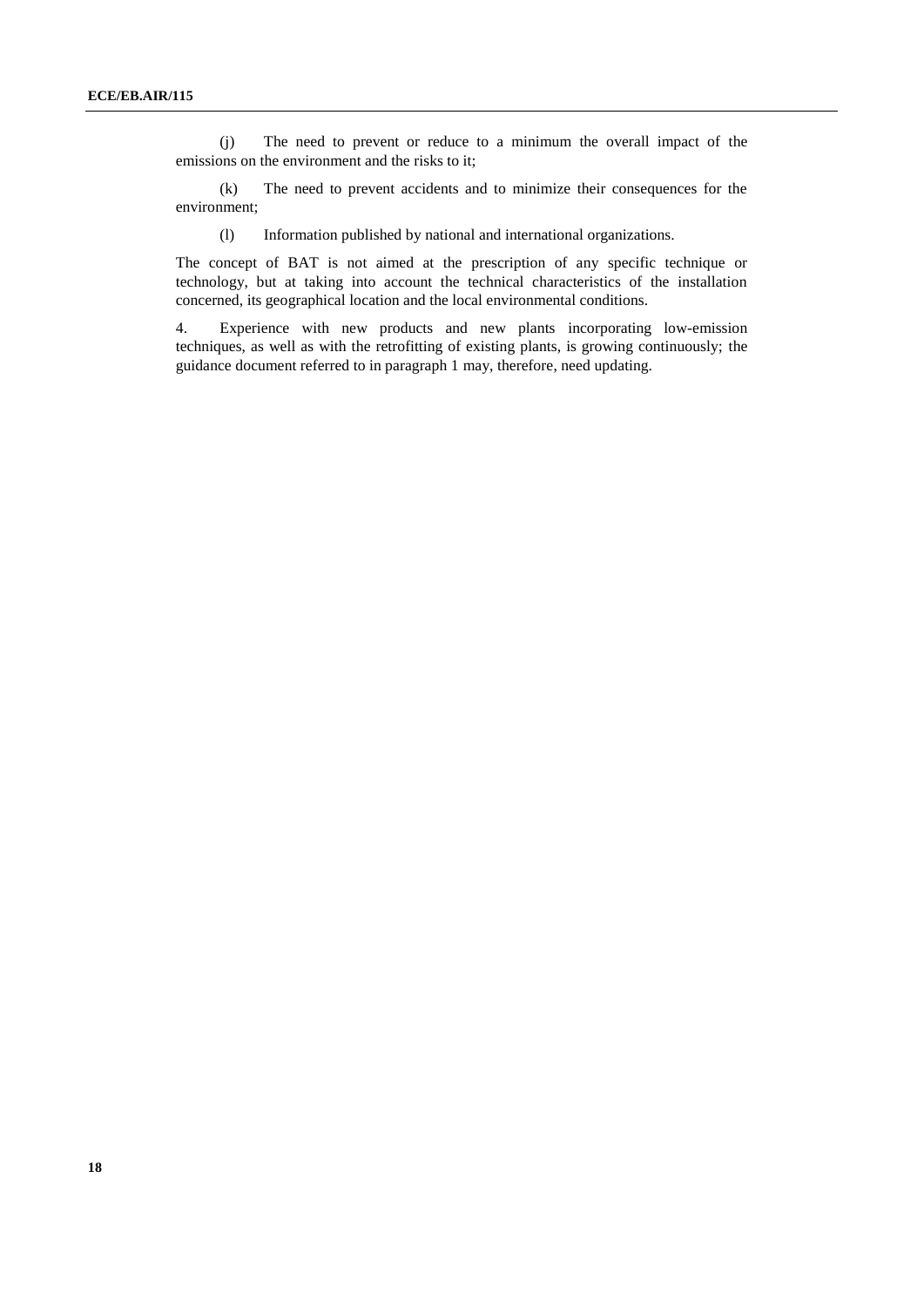#### **Annex IV**

### **Timescales for the application of limit values and best available techniques to new and existing stationary sources**

1. The timescales for the application of limit values and best available techniques are:

(a) For new stationary sources: two years after the date of entry into force of the present Protocol for a Party;

(b) For existing stationary sources: two years after the date of entry into force of the present Protocol for a Party or 31 December 2020, whichever is the later.

2. Notwithstanding paragraph 1, but subject to paragraph 3, a Party to the Convention that becomes a Party to the present Protocol between 1 January 2014 and 31 December 2019 may declare upon ratification, acceptance, approval of, or accession to the present Protocol that it will extend the timescales for application of the limit values referred to in article 3, paragraph 2 (d), up to 15 years after the date of entry into force of the present Protocol for the Party in question.

3. A Party that has made an election pursuant to article 3 bis of the present Protocol with respect to a particular stationary source category may not also make a declaration pursuant to paragraph 2 applicable to the same source category.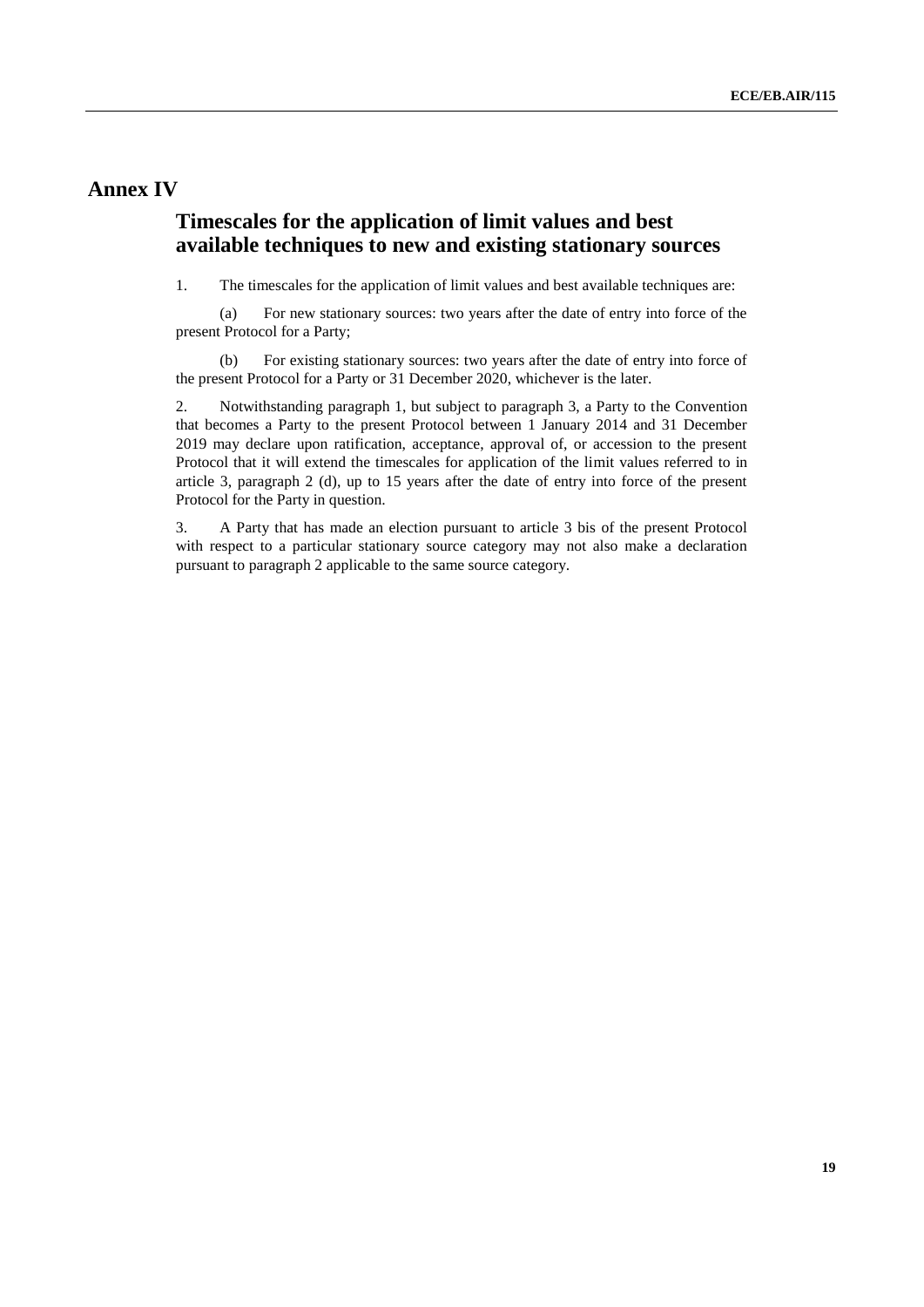#### **Annex V**

### **Limit values for controlling emissions from major stationary sources**

- 1. Two types of limit value are important for heavy metal emission control:
	- (a) Values for specific heavy metals or groups of heavy metals; and
	- (b) Values for emissions of particulate matter in general.

2. In principle, limit values for particulate matter cannot replace specific limit values for cadmium, lead and mercury because the quantity of metals associated with particulate emissions differs from one process to another. However, compliance with these limits contributes significantly to reducing heavy metal emissions in general. Moreover, monitoring particulate emissions is generally less expensive than monitoring individual species and continuous monitoring of individual heavy metals is in general not feasible. Therefore, particulate matter limit values are of great practical importance and are also laid down in this annex in most cases to complement specific limit values for cadmium, lead or mercury.

3. Section A applies to Parties other than the United States of America. Section B applies to the United States of America.

#### **A. Parties other than the United States of America**

4. In this section only, "dust" means the mass of particles, of any shape, structure or density, dispersed in the gas phase at the sampling point conditions which may be collected by filtration under specified conditions after representative sampling of the gas to be analysed, and which remain upstream of the filter and on the filter after drying under specified conditions.

5. For the purpose of this section, "emission limit value" (ELV) or "limit value" means the quantity of dust and specific heavy metals under this Protocol contained in the waste gases from an installation that is not to be exceeded. Unless otherwise specified, it shall be calculated in terms of mass of pollutant per volume of the waste gases (expressed as  $mg/m<sup>3</sup>$ ), assuming standard conditions for temperature and pressure for dry gas (volume at 273.15 K, 101.3 kPa). With regard to the oxygen content of the waste gas, the values given for selected major stationary source categories shall apply. Dilution for the purpose of lowering concentrations of pollutants in waste gases is not permitted. Start-up, shutdown and maintenance of equipment are excluded.

6. Emissions shall be monitored in all cases via measurements or through calculations achieving at least the same accuracy. Compliance with limit values shall be verified through continuous or discontinuous measurements, or any other technically sound method including verified calculation methods. Measurements of relevant heavy metals shall be made at least once every three years for each industrial source. Guidance documents on the methods for undertaking measurements and calculations adopted by the Parties at the session of the Executive Body shall be taken into account. In case of continuous measurements, compliance with the limit value is achieved if the validated monthly emission average does not exceed the ELV. In case of discontinuous measurements or other appropriate determination or calculation procedures, compliance with the ELVs is achieved if the mean value based on an appropriate number of measurements under representative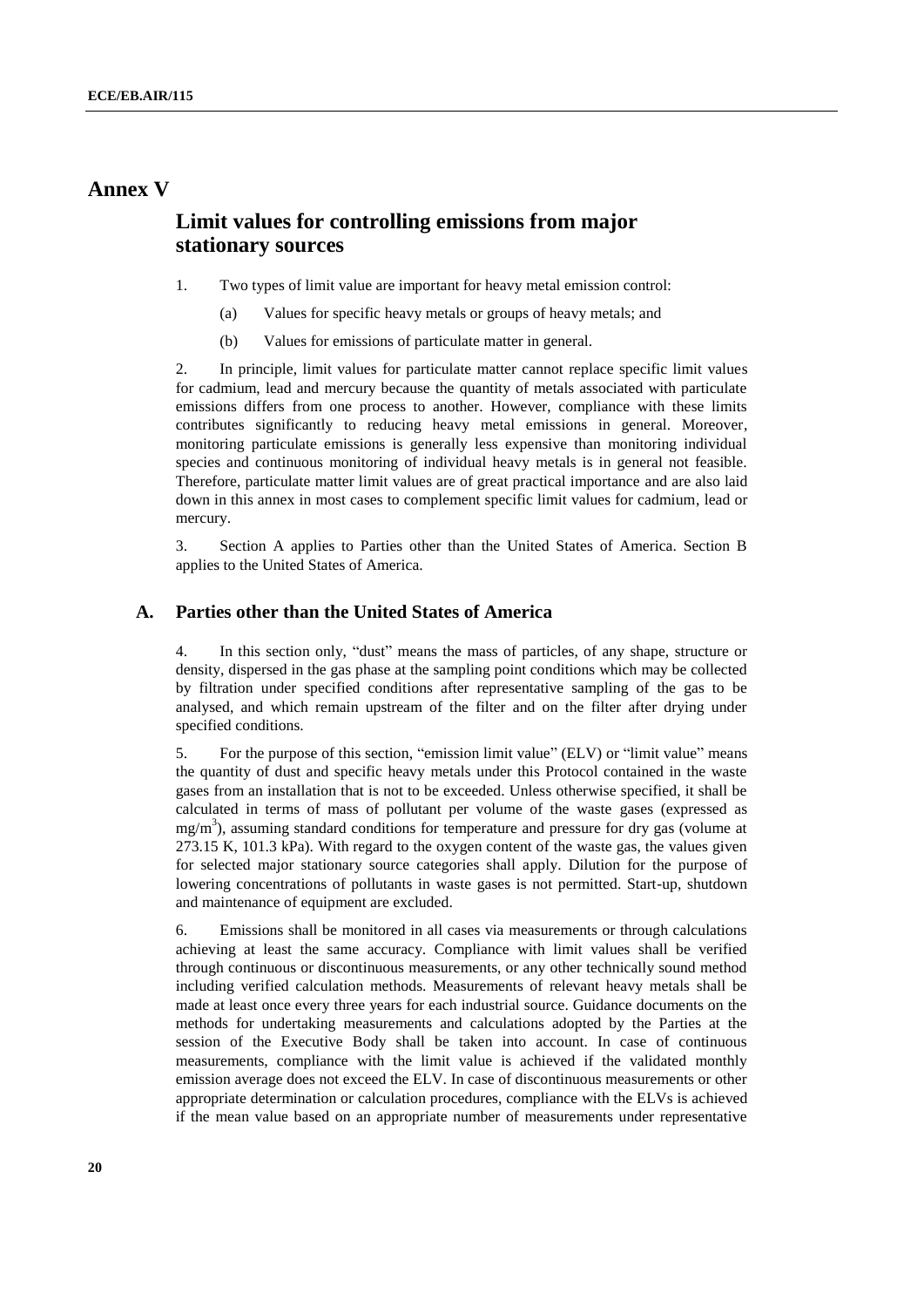conditions does not exceed the value of the emission standard. The inaccuracy of the measurement methods may be taken into account for verification purposes. Indirect monitoring of substances is also possible via sum parameters/cumulative parameters (e.g., dust as a sum parameter for heavy metals). In some cases using a certain technique to treat emissions can assure a value/limit value is maintained or met.

7. Monitoring of relevant polluting substances and measurements of process parameters, as well as the quality assurance of automated measuring systems and the reference measurements to calibrate those systems, shall be carried out in accordance with CEN standards. If CEN standards are not available, ISO standards, national standards or international standards which will ensure the provisions of data of an equivalent scientific quality shall apply.

#### **Combustion plants (boilers and process heaters) with a rated thermal input exceeding 50 MWth<sup>1</sup> (annex II, category 1)**

8. Limit values for dust emissions for combustion of solid and liquid fuels, other than biomass and peat: $2$ 

| able |  |
|------|--|
|------|--|

| Fuel type                 | Thermal input<br>(MWth) | ELV for dust $(mg/m^3)^a$                                    |
|---------------------------|-------------------------|--------------------------------------------------------------|
| Solid fuels<br>$50 - 100$ |                         | New plants:<br>20 (coal, lignite and other solid fuels)      |
|                           |                         | Existing plants:<br>30 (coal, lignite and other solid fuels) |
|                           | $100 - 300$             | New plants:<br>20 (coal, lignite and other solid fuels)      |
|                           |                         | Existing plants:<br>25 (coal, lignite and other solid fuels) |

 $1$  The rated thermal input of the combustion plant is calculated as the sum of the input of all units connected to a common stack. Individual units below 15 MWth shall not be considered when calculating the total rated thermal input.

- Plants using biomass and peat as their only fuel source;
- Plants in which the products of combustion are used for direct heating, drying, or any other treatment of objects or materials;
- Post-combustion plants designed to purify the waste gases by combustion which are not operated as independent combustion plants;
- Facilities for the regeneration of catalytic cracking catalysts;
- Facilities for the conversion of hydrogen sulphide into sulphur;
- Reactors used in the chemical industry;
- Coke battery furnaces;
- Cowpers;
- Recovery boilers within installations for the production of pulp;
- Waste incinerators; and
- Plants powered by diesel, petrol or gas engines or by combustion turbines, irrespective of the fuel used.

 $2\;\;$  In particular, the ELVs shall not apply to: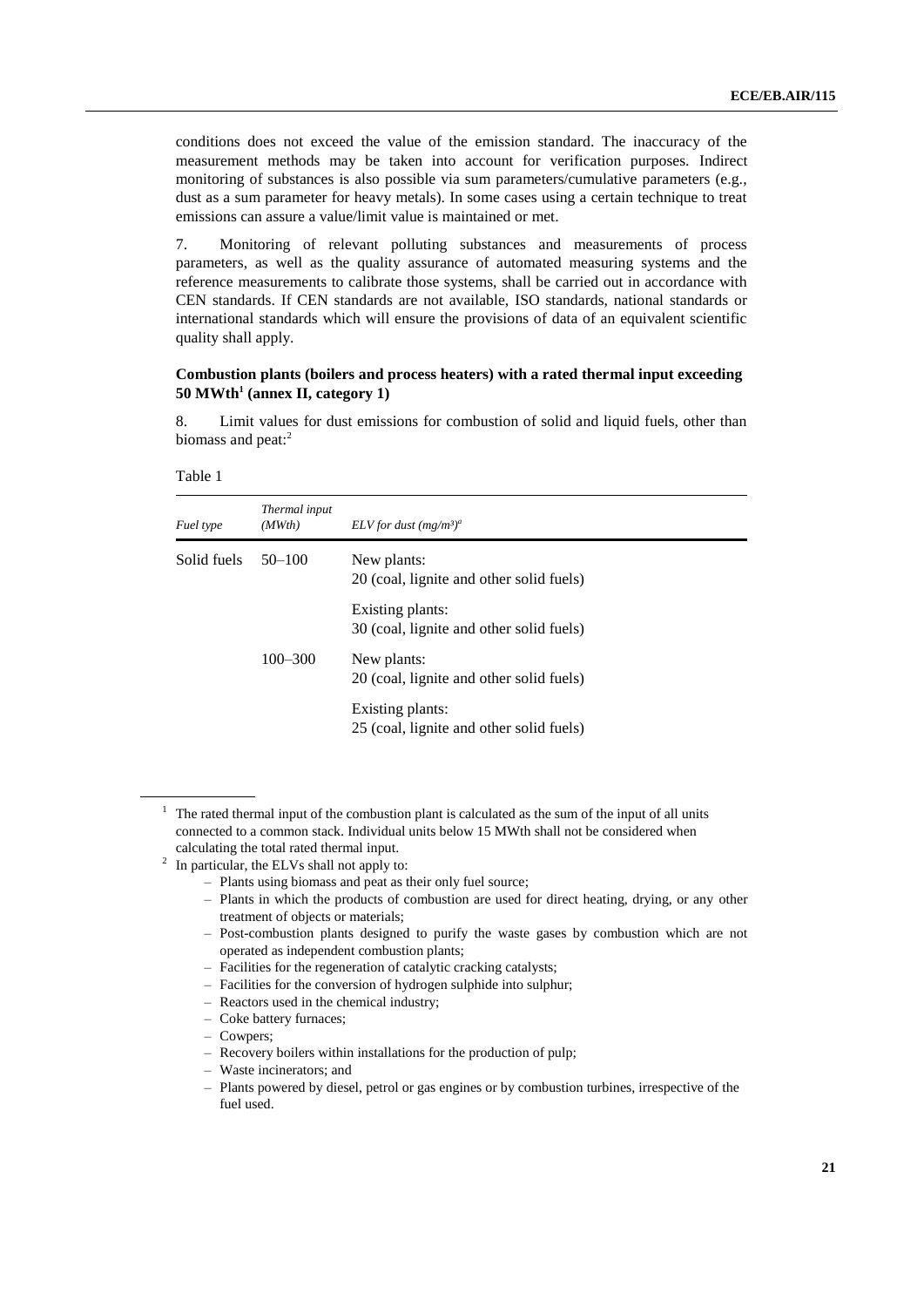| Fuel type             | Thermal input<br>(MWth) | ELV for dust $(mg/m^3)^a$                                                                                                                                                                        |
|-----------------------|-------------------------|--------------------------------------------------------------------------------------------------------------------------------------------------------------------------------------------------|
|                       | >300                    | New plants:<br>10 (coal, lignite and other solid fuels)                                                                                                                                          |
|                       |                         | Existing plants:<br>20 (coal, lignite and other solid fuels)                                                                                                                                     |
| Liquid fuels $50-100$ |                         | New plants:<br>20                                                                                                                                                                                |
|                       |                         | Existing plants:<br>30 (in general)<br>50 for the firing of distillation and conversion residues within<br>refineries from the refining of crude oil for own consumption<br>in combustion plants |
| Liquid fuels 100-300  |                         | New plants:<br>20                                                                                                                                                                                |
|                       |                         | Existing plants:<br>25 (in general)<br>50 for the firing of distillation and conversion residues within<br>refineries from the refining of crude oil for own consumption<br>in combustion plants |
|                       | >300                    | New plants:<br>10                                                                                                                                                                                |
|                       |                         | Existing plants:<br>20 (in general)<br>50 for the firing of distillation and conversion residues within<br>refineries from the refining of crude oil for own consumption<br>in combustion plants |

*a* Limit values refer to an oxygen content of 6% for solid fuels and 3% for liquid fuels.

9. Special provisions for combustion plants referred to in paragraph 8:

(a) A Party may derogate from the obligation to comply with the ELVs provided for in paragraph 8 in the following cases:

(i) For combustion plants normally using gaseous fuel which have to resort exceptionally to the use of other fuels because of a sudden interruption in the supply of gas and for this reason would need to be equipped with a waste gas purification facility;

(ii) For existing combustion plants not operated more than 17,500 operating hours, starting from 1 January 2016 and ending no later than 31 December 2023;

(b) Where a combustion plant is extended by at least 50 MWth, the ELV specified in paragraph 8 for new installations shall apply to the extensional part affected by the change. The ELV is calculated as an average weighted by the actual thermal input for both the existing and the new part of the plant;

(c) Parties shall ensure that provisions are made for procedures relating to malfunction or breakdown of the abatement equipment;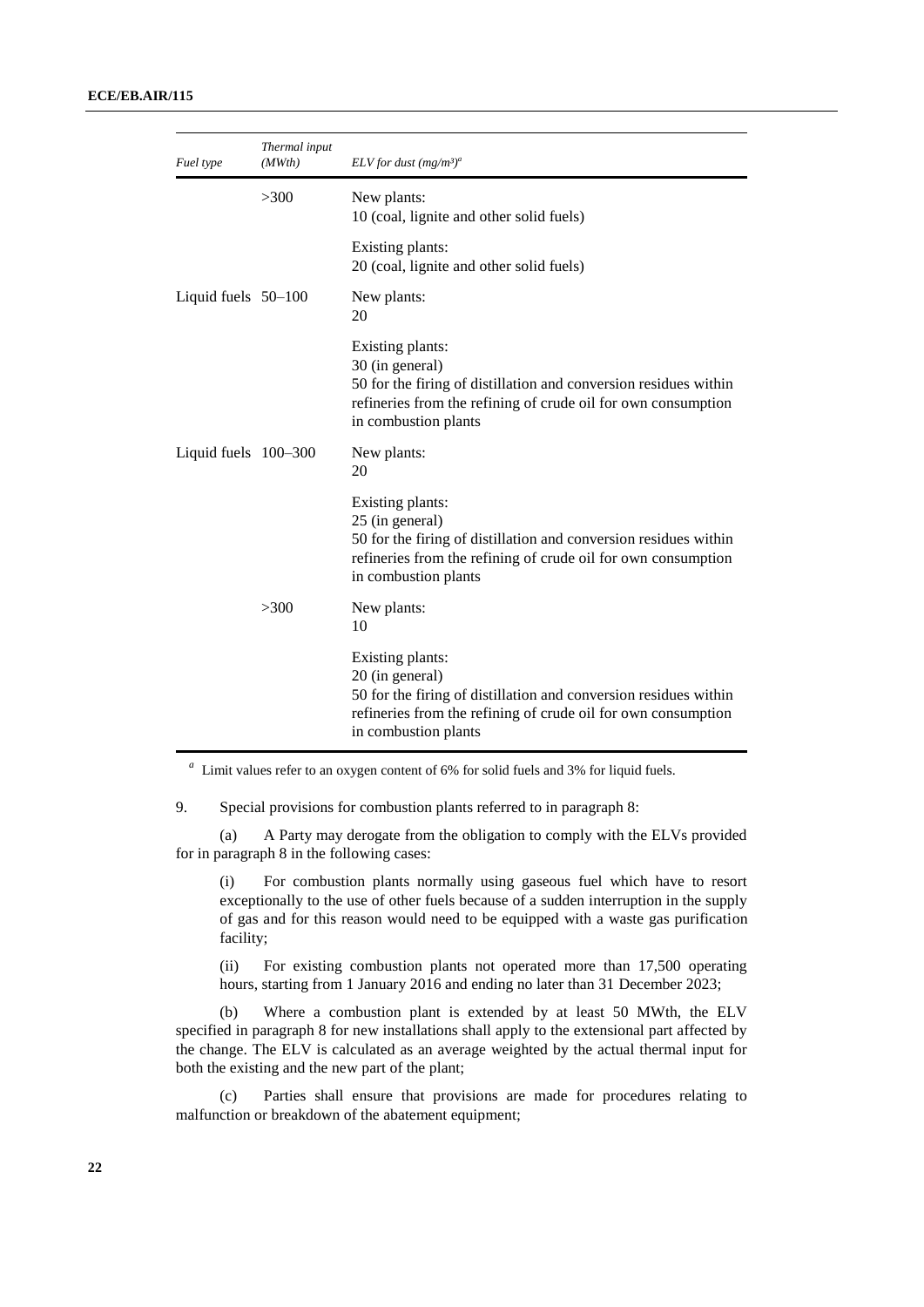(d) In the case of a multi-fuel firing combustion plant involving the simultaneous use of two or more fuels, the ELV shall be determined as the weighted average of the ELVs for the individual fuels, on the basis of the thermal input delivered by each fuel.

#### **Primary and secondary iron and steel industry (annex II, category 2 and 3)**

10. Limit values for dust emissions:

| abie |  |
|------|--|
|------|--|

| Activity                                | ELV for dust $(mg/m^3)$                                                |
|-----------------------------------------|------------------------------------------------------------------------|
| Sinter plant                            | 50                                                                     |
| Pelletization plant                     | 20 for crushing, grinding and drying<br>15 for all other process steps |
| Blast furnace: hot stoves               | 10                                                                     |
| Basic oxygen steelmaking and<br>casting | 30                                                                     |
| Electric steelmaking and casting        | 15 (existing)<br>$5$ (new)                                             |

#### **Iron foundries (annex II, category 4)**

11. Limit values for dust emissions for iron foundries:

| `able |  |
|-------|--|
|-------|--|

| Activity                                                                                           | ELV for dust $(mg/m^3)$                                                           |
|----------------------------------------------------------------------------------------------------|-----------------------------------------------------------------------------------|
| Iron foundries:<br>all furnaces (cupola, induction,<br>rotary); all mouldings (lost,<br>permanent) | 20                                                                                |
| Hot rolling                                                                                        | 20<br>50 where a bag filter cannot be applied due to the<br>presence of wet fumes |

#### **Production and processing of copper, zinc and silico- and ferro- manganese alloys, including Imperial Smelting furnaces (annex II, categories 5 and 6)**

12. Limit value for dust emissions for copper, zinc and silico- and ferro-manganese alloys production and processing:

Table 4

*ELV for dust (mg/m³)*

Non-ferrous metal production and processing 20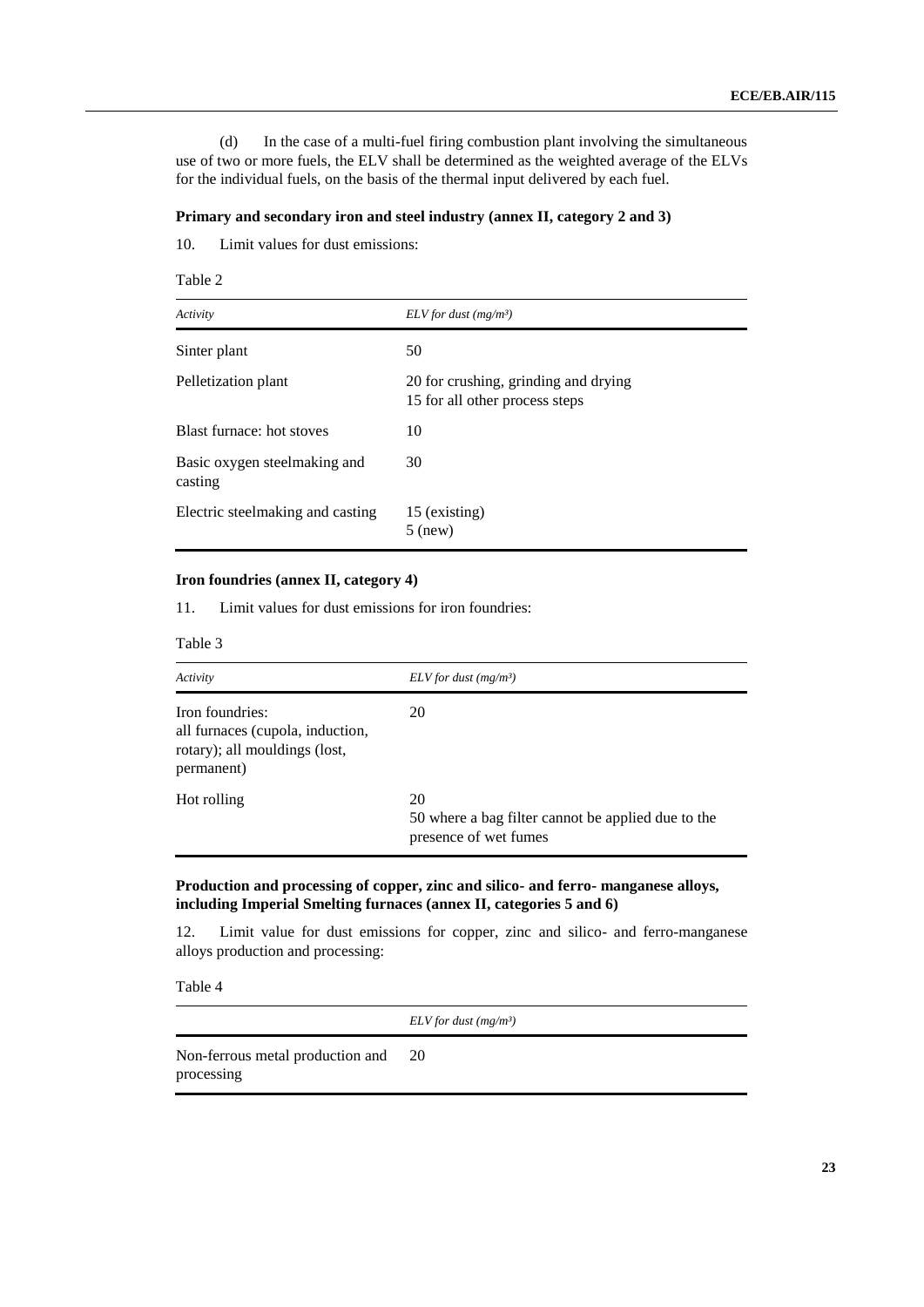#### **Production and processing of lead (annex II, categories 5 and 6)**

13. Limit value for dust emissions for lead production and processing:

Table 5

 *ELV for dust (mg/m³)*

Lead production and processing 5

#### **Cement industry (annex II, category 7)**

14. Limit values for dust emissions for cement production:

Table 6

|                                                                                              | ELV for dust $(mg/m^3)^a$ |
|----------------------------------------------------------------------------------------------|---------------------------|
| Cement installations, kilns, mills<br>and clinker coolers                                    | 20                        |
| Cement installations, kilns, mills<br>and clinker coolers using co-<br>incineration of waste | 20                        |

*a* Limit values refer to an oxygen content of 10%.

#### **Glass industry (annex II, category 8)**

15. Limit values for dust emissions for glass manufacturing:

Table 7

|                        | ELV for dust $(mg/m^3)^a$ |
|------------------------|---------------------------|
| New installations      | 20                        |
| Existing installations | 30                        |

*a* Limit values refer to an oxygen content of 8% for continuous melting and 13% for discontinuous melting.

16. Limit value for lead emissions for glass manufacturing:  $5 \text{ mg/m}^3$ .

#### **Chlor-alkali industry (annex II, category 9)**

17. Existing chlor-alkali plants using the mercury cell process shall convert to use of mercury free technology or close by 31 December 2020; during the period up until conversion the levels of mercury released by a plant into the air of  $1 \text{ g}$  per Mg<sup>3</sup> chlorine production capacity apply.

18. New chlor-alkali plants are to be operated mercury free.

 $3 \text{ } 1 \text{ Mg} = 1 \text{ tonne.}$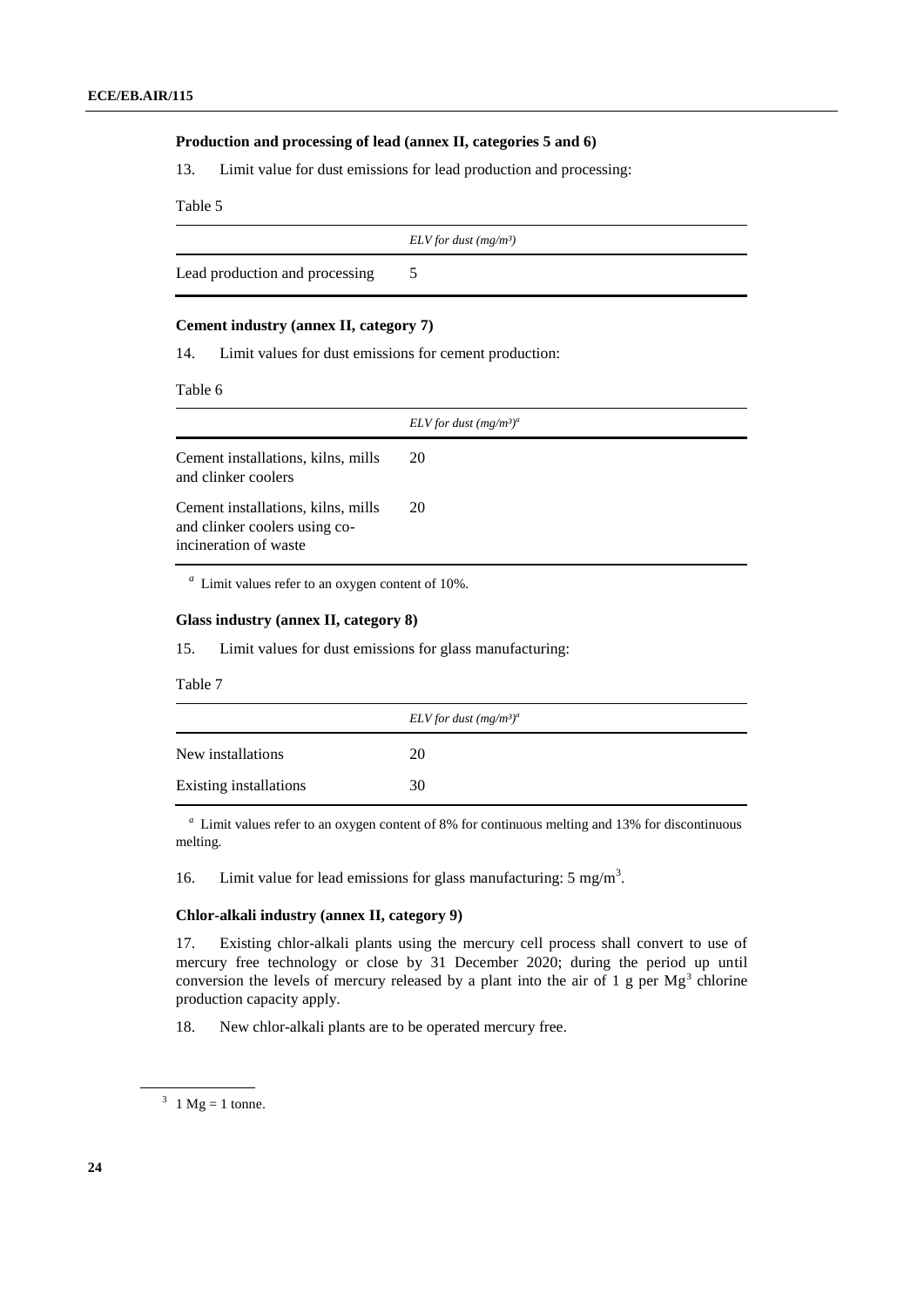#### **Waste incineration (annex II, categories 10 and 11)**

19. Limit value for dust emissions for waste incineration:

Table 8

|                                                                          | ELV for dust $(mg/m^3)^a$ |
|--------------------------------------------------------------------------|---------------------------|
| Municipal, non-hazardous,<br>hazardous and medical waste<br>incineration | 10                        |
|                                                                          |                           |

<sup>*a*</sup> Limit value refers to an oxygen content of 11%.

20. Limit value for mercury emissions for waste incineration: 0.05 mg/m<sup>3</sup>.

21. Limit value for mercury emissions for co-incineration of waste in source categories 1 and 7: 0.05 mg/m³.

#### **B. United States of America**

22. Limit values for controlling emissions of particulate matter and/or specific heavy metals from stationary sources in the following stationary source categories, and the sources to which they apply, are specified in the following documents:

(a) Steel Plants: Electric Arc Furnaces — 40 C.F.R. Part 60, Subpart AA and Subpart AAa;

- (b) Small Municipal Waste Combustors 40 C.F.R. Part 60, Subpart AAAA;
- (c) Glass Manufacturing 40 C.F.R. Part 60, Subpart CC;

(d) Electric Utility Steam Generating Units — 40 C.F.R. Part 60, Subpart D and Subpart Da;

(e) Industrial-Commercial-Institutional Steam Generating Units — 40 C.F.R. Part 60, Subpart Db and Subpart Dc;

(f) Municipal Waste Incinerators — 40 C.F.R. Part 60, Subpart E, Subpart Ea and Subpart Eb;

(g) Hospital/Medical/Infectious Waste Incinerators — 40 C.F.R. Part 60, Subpart Ec;

(h) Portland Cement — 40 C.F.R. Part 60, Subpart F;

- (i) Secondary Lead Smelters 40 C.F.R. Part 60, Subpart L;
- (j) Basic Oxygen Process Furnaces 40 C.F.R. Part 60, Subpart N;

(k) Basic Process Steelmaking Facilities (after 20 January 1983) — 40 C.F.R. Part 60, Subpart Na;

(l) Primary Copper Smelters — 40 C.F.R. Part 60, Subpart P;

- (m) Primary Zinc Smelters 40 C.F.R. Part 60, Subpart Q;
- (n) Primary Lead Smelters 40 C.F.R. Part 60, Subpart R;
- (o) Ferroalloy Production Facilities 40 C.F.R. Part 60, Subpart Z;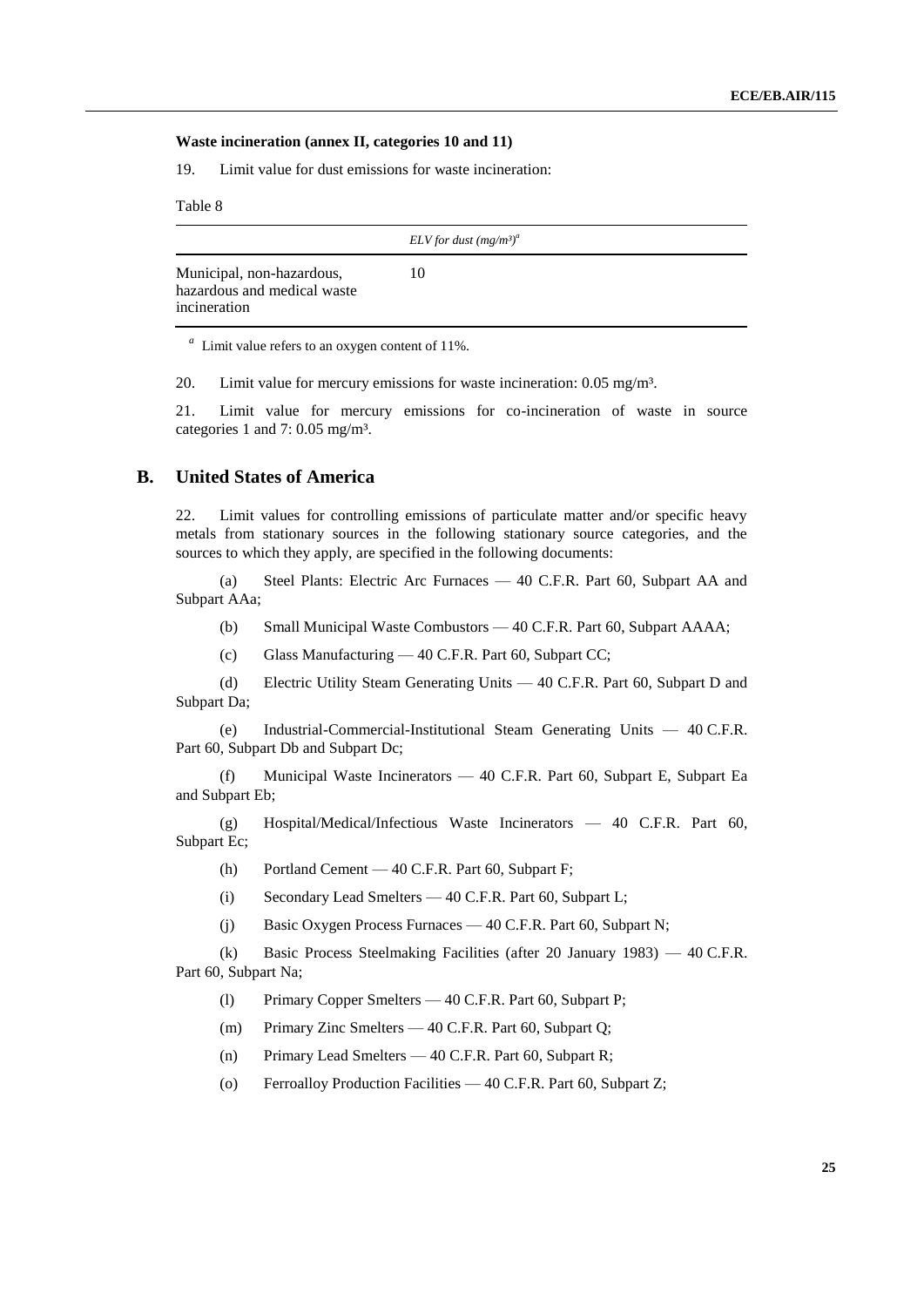(p) Other Solid Waste Incineration Units (after 9 December 2004) — 40 C.F.R. Part 60, Subpart EEEE;

(q) Secondary lead smelters — 40 C.F.R. Part 63, Subpart X;

(r) Hazardous waste combustors — 40 C.F.R. Part 63, Subpart EEE;

(s) Portland cement manufacturing — 40 C.F.R. Part 63, Subpart LLL;

(t) Primary copper — 40 C.F.R. Part 63, Subpart QQQ;

(u) Primary lead smelting — 40 C.F.R. Part 63, Subpart TTT;

(v) Iron and steel foundries — 40 C.F.R. Part 63, Subpart EEEEE;

(w) Integrated iron and steel manufacturing — 40 C.F.R. Part 63, Subpart FFFFF;

(x) Electric Arc Furnace Steelmaking Facilities — 40 C.F.R. Part 63, Subpart YYYYY;

(y) Iron and steel foundries — 40 C.F.R. Part 63, Subpart ZZZZZ;

(z) Primary Copper Smelting Area Sources — 40 C.F.R. Part 63, Subpart EEEEEE;

(aa) Secondary Copper Smelting Area Sources — 40 C.F.R. Part 63, Subpart FFFFFF;

(bb) Primary Nonferrous Metals Area Sources: Zinc, Cadmium, and Beryllium — 40 C.F.R. Part 63, Subpart GGGGGG;

(cc) Glass manufacturing (area sources) — 40 C.F.R. Part 63, Subpart SSSSSS;

(dd) Secondary Nonferrous Metal Smelter (Area Sources) — 40 C.F.R. Part 63, Subpart TTTTTT;

(ee) Ferroalloys Production (Area Sources) — 40 C.F.R. Part 63, Subpart YYYYYY;

(ff) Aluminum, Copper, and Nonferrous Foundries (Area Sources) — 40 C.F.R. Part 63, Subpart ZZZZZZZ;

(gg) Standards of Performance for Coal Preparation and Processing Plants — 40 C.F.R. Part 60, Subpart Y;

(hh) Industrial, Commercial, Institutional and Process Heaters — 40 C.F.R. Part 63, Subpart DDDDD;

(ii) Industrial, Commercial and Institutional Boilers (Area Sources) — 40 C.F.R. Part 63, Subpart JJJJJJ;

(jj) Mercury Cell Chlor-Alkali Plants — 40 C.F.R. Part 63, Subpart IIIII; and

(kk) Standards of Performance Commercial and Industrial Solid Waste Incineration Units for which Construction is Commenced after November 30, 1999, or for which Modification or Reconstruction is Commenced on or after 1 June 2001 — 40 C.F.R. Part 60, Subpart CCCC.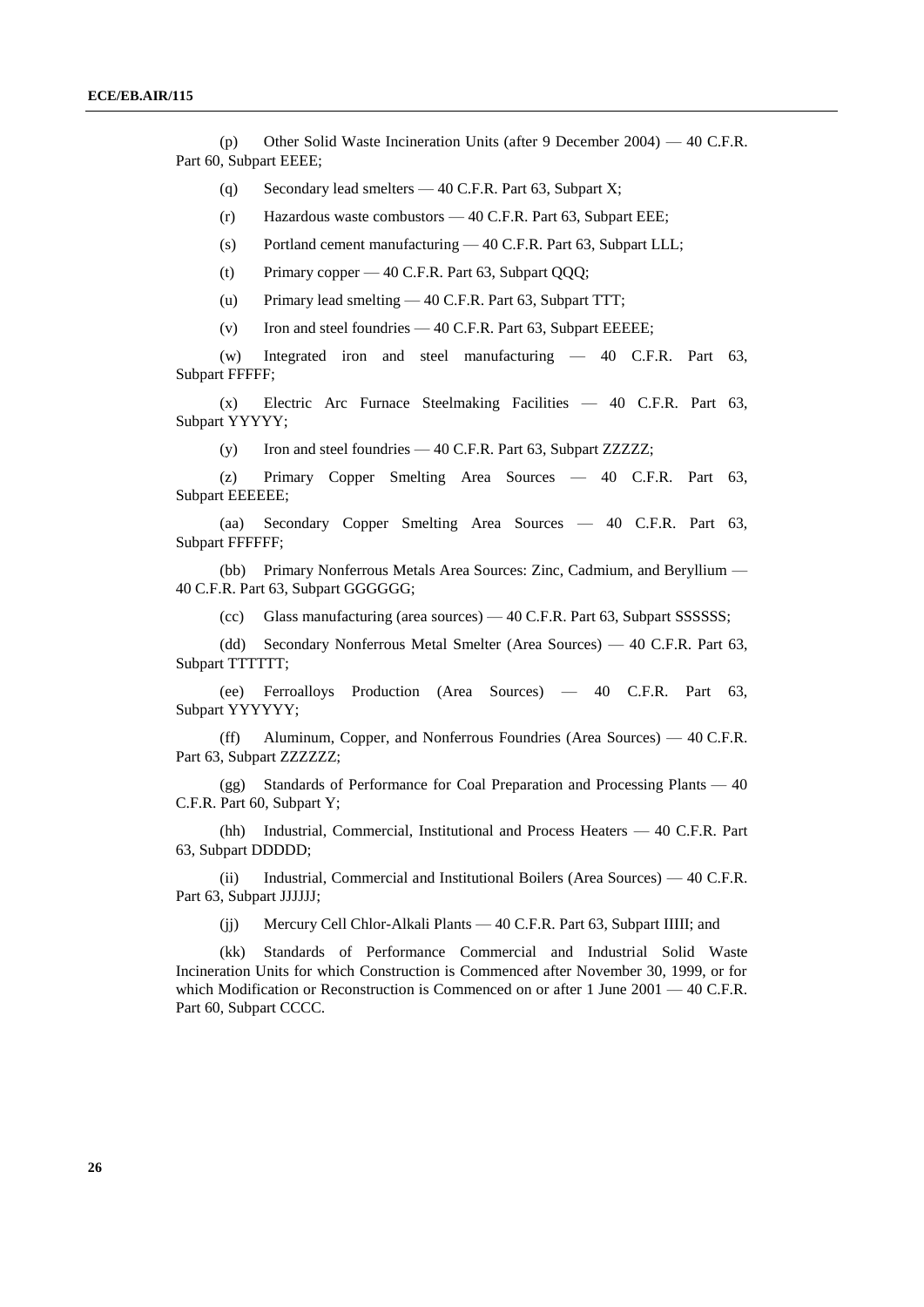### **Annex VI**

### **Product control measures**

1. No later than the date of entry into force of the present Protocol for a Party, the lead content of marketed petrol intended for on-road vehicles shall not exceed 0.013 g/l. Parties marketing unleaded petrol with a lead content lower than 0.013  $g/l$  shall endeavour to maintain or lower that level.

2. Each Party shall endeavour to ensure that the change to fuels with a lead content as specified in paragraph 1 above results in an overall reduction in the harmful effects on human health and the environment.

[Paragraph 3 is deleted.]

4. Notwithstanding paragraph 1, a Party is permitted to market small quantities, up to 0.5 per cent of its total petrol sales, of leaded petrol with a lead content not exceeding 0.15 g/l to be used by old on-road vehicles.

5. Each Party shall, no later than the date of entry into force of this Protocol for that Party, achieve concentration levels which do not exceed:

(a) 0.05 per cent of mercury by weight in alkaline manganese batteries for prolonged use in extreme conditions (e.g., temperature below  $0^{\circ}$ C or above 50 $^{\circ}$ C, exposed to shocks); and

(b) 0.025 per cent of mercury by weight in all other alkaline manganese batteries.

The above limits may be exceeded for a new application of a battery technology, or use of a battery in a new product, if reasonable safeguards are taken to ensure that the resulting battery or product without an easily removable battery will be disposed of in an environmentally sound manner. Alkaline manganese button cells and batteries composed of button cells shall also be exempted from this obligation.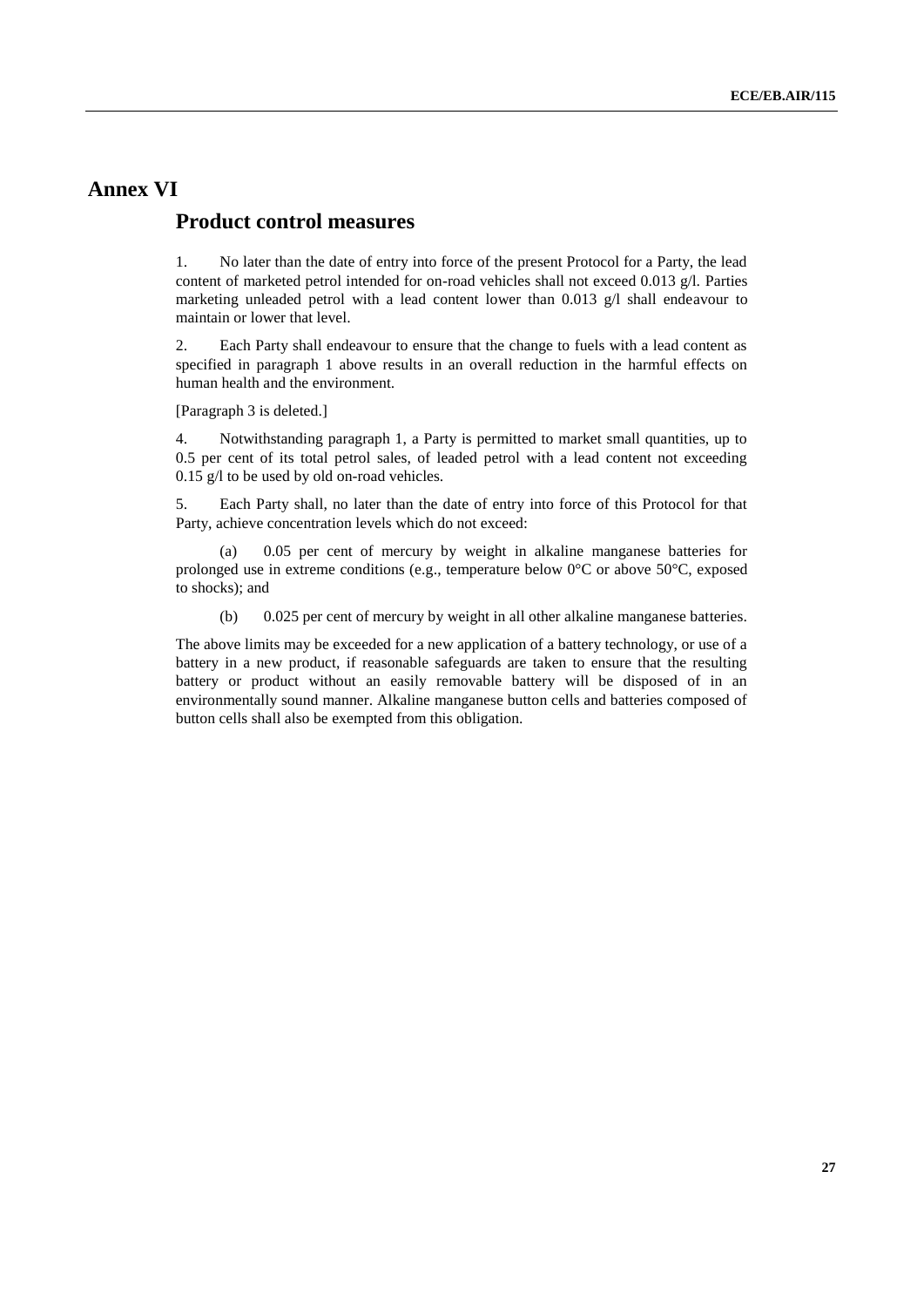### **Annex VII**

#### **Product management measures**

1. This annex aims to provide guidance to Parties on product management measures.

2. The Parties may consider appropriate product management measures such as those listed below, where warranted as a result of the potential risk of adverse effects on human health or the environment from emissions of one or more of the heavy metals listed in [annex I,](file://UNECE-DATA/DATA/GROUPS/EHLM/APT/WGSR/WGSR%20sessions/WGSR50_2012/DOCUMENTS/WGSR50friday/UNECE-DATADATAGROUPSEnhsWEB%20PAGESenvlrtapprotocol98hm_aannex1.htm) taking into account all relevant risks and benefits of such measures, with a view to ensuring that any changes to products result in an overall reduction of harmful effects on human health and the environment:

(a) The substitution of products containing one or more intentionally added heavy metals listed in [annex I,](file://UNECE-DATA/DATA/GROUPS/EHLM/APT/WGSR/WGSR%20sessions/WGSR50_2012/DOCUMENTS/WGSR50friday/UNECE-DATADATAGROUPSEnhsWEB%20PAGESenvlrtapprotocol98hm_aannex1.htm) if a suitable alternative exists;

(b) The minimization or substitution in products of one or more intentionally added heavy metals listed in [annex I;](file://UNECE-DATA/DATA/GROUPS/EHLM/APT/WGSR/WGSR%20sessions/WGSR50_2012/DOCUMENTS/WGSR50friday/UNECE-DATADATAGROUPSEnhsWEB%20PAGESenvlrtapprotocol98hm_aannex1.htm)

(c) The provision of product information including labelling to ensure that users are informed of the content of one or more intentionally added heavy metals listed in [annex](file://UNECE-DATA/DATA/GROUPS/EHLM/APT/WGSR/WGSR%20sessions/WGSR50_2012/DOCUMENTS/WGSR50friday/UNECE-DATADATAGROUPSEnhsWEB%20PAGESenvlrtapprotocol98hm_aannex1.htm) I and of the need for safe use and waste handling;

(d) The use of economic incentives or voluntary agreements to reduce or eliminate the content in products of the heavy metals listed in [annex I;](file://UNECE-DATA/DATA/GROUPS/EHLM/APT/WGSR/WGSR%20sessions/WGSR50_2012/DOCUMENTS/WGSR50friday/UNECE-DATADATAGROUPSEnhsWEB%20PAGESenvlrtapprotocol98hm_aannex1.htm) and

The development and implementation of programmes for the collection, recycling or disposal of products containing one of the heavy metals in [annex I](file://UNECE-DATA/DATA/GROUPS/EHLM/APT/WGSR/WGSR%20sessions/WGSR50_2012/DOCUMENTS/WGSR50friday/UNECE-DATADATAGROUPSEnhsWEB%20PAGESenvlrtapprotocol98hm_aannex1.htm) in an environmentally sound manner.

3. Each product or product group listed below contains one or more of the heavy metals listed in [annex I](file://UNECE-DATA/DATA/GROUPS/EHLM/APT/WGSR/WGSR%20sessions/WGSR50_2012/DOCUMENTS/WGSR50friday/UNECE-DATADATAGROUPSEnhsWEB%20PAGESenvlrtapprotocol98hm_aannex1.htm) and is the subject of regulatory or voluntary action by at least one Party to the Convention based for a significant part on the contribution of that product to emissions of one or more of the heavy metals in [annex I.](file://UNECE-DATA/DATA/GROUPS/EHLM/APT/WGSR/WGSR%20sessions/WGSR50_2012/DOCUMENTS/WGSR50friday/UNECE-DATADATAGROUPSEnhsWEB%20PAGESenvlrtapprotocol98hm_aannex1.htm) However, sufficient information is not yet available to confirm that they are a significant source for all Parties, thereby warranting inclusion in [annex VI.](file://UNECE-DATA/DATA/GROUPS/EHLM/APT/WGSR/WGSR%20sessions/WGSR50_2012/DOCUMENTS/WGSR50friday/UNECE-DATADATAGROUPSEnhsWEB%20PAGESenvlrtapprotocol98hm_aannex6.htm) Each Party is encouraged to consider available information and, where satisfied of the need to take precautionary measures, to apply product management measures such as those listed in paragraph 2 above to one or more of the products listed below:

(a) Mercury-containing electrical components, i.e., devices that contain one or several contacts/sensors for the transfer of electrical current such as relays, thermostats, level switches, pressure switches and other switches (actions taken include a ban on most mercury-containing electrical components; voluntary programmes to replace some mercury switches with electronic or special switches; voluntary recycling programmes for switches; and voluntary recycling programmes for thermostats);

(b) Mercury-containing measuring devices such as thermometers, manometers, barometers, pressure gauges, pressure switches and pressure transmitters (actions taken include a ban on mercury-containing thermometers and ban on measuring instruments);

Mercury-containing fluorescent lamps (actions taken include reductions in mercury content per lamp through both voluntary and regulatory programmes and voluntary recycling programmes);